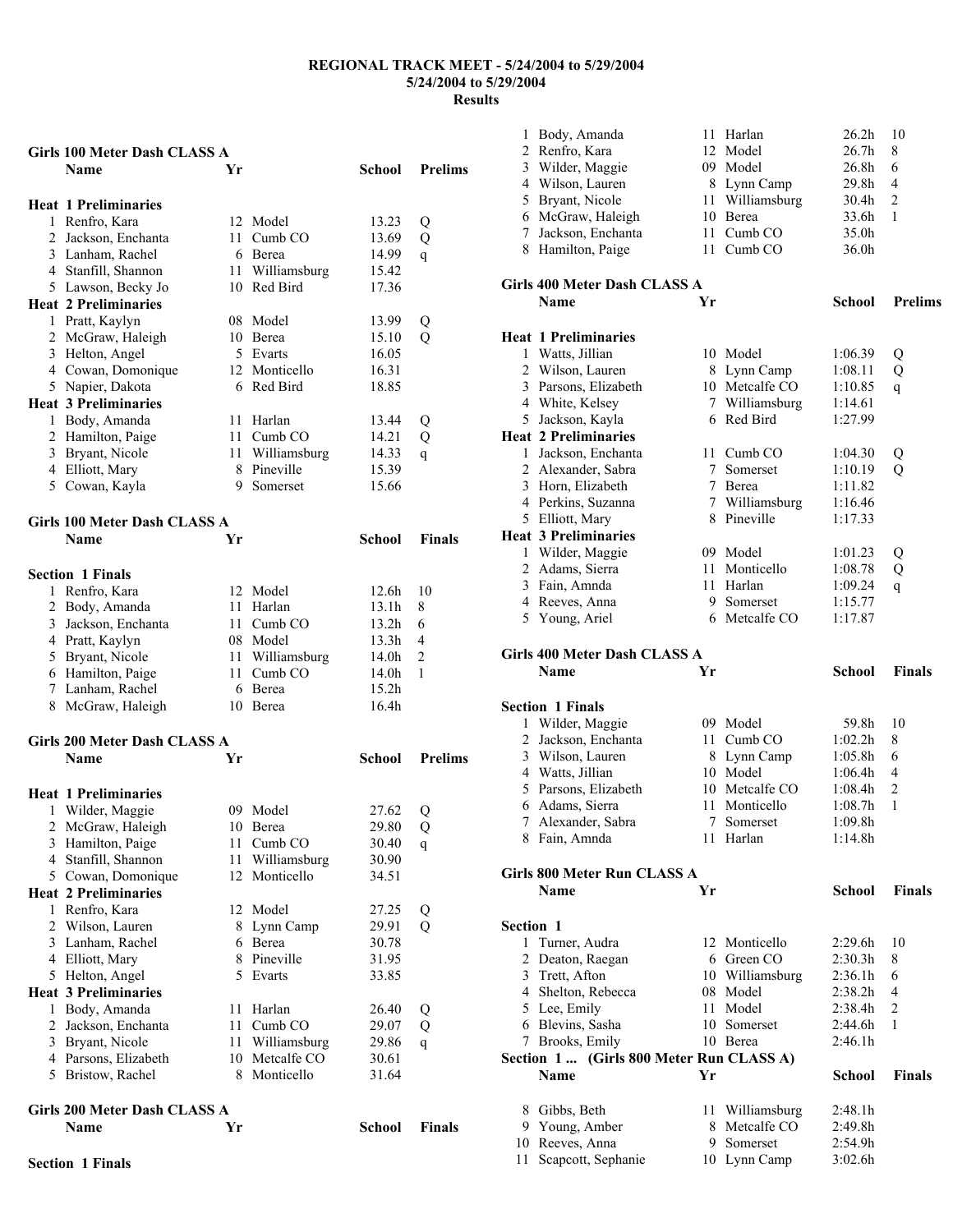| 12               | Ditty, Casey                           |     | 9 Harlan                     | 3:07.1h        |                      |
|------------------|----------------------------------------|-----|------------------------------|----------------|----------------------|
|                  | 13 Burnette, Carrie                    |     | 5 Lynn Camp                  | 3:08.2h        |                      |
|                  | 14 Reed, Kellie                        |     | 9 Evarts                     | 3:12.3h        |                      |
|                  | 15 Bowman, Rita                        | 9   | Evarts                       | 3:12.6h        |                      |
|                  |                                        |     |                              |                |                      |
|                  | Girls 1600 Meter Run CLASS A           |     |                              |                |                      |
|                  | Name                                   | Yr  |                              | <b>School</b>  | <b>Finals</b>        |
| <b>Section 1</b> |                                        |     |                              |                |                      |
|                  | 1 Deaton, Raegan                       |     | 6 Green CO                   | 5:38.2h        | 10                   |
|                  | 2 Moore, Mary Kate                     |     | 9 Green CO                   | 5:50.8h        | 8                    |
|                  | 3 Lee, Emily                           | 11  | Model                        | 5:56.1h        | 6                    |
|                  | 4 Whitt, Carma                         | 11  | Model                        | 5:57.3h        | 4                    |
|                  | 5 Harris, Katelyn                      |     | 8 Williamsburg               | 5:59.2h        | 2                    |
|                  | 6 Kerr, Maria                          |     | 6 Somerset                   | 6:07.2h        | 1                    |
|                  | 7 Blevins, Sasha                       |     | 10 Somerset                  | 6:10.5h        |                      |
|                  | 8 Brooks, Emily                        |     | 10 Berea                     | 6:35.1h        |                      |
|                  | 9 Scruggs, Sara                        |     | 6 Harlan                     | 6:38.1h        |                      |
|                  | 10 Ditty, Casey                        |     | 9 Harlan                     | 6:43.6h        |                      |
|                  | 11 Karr, Chelsey                       | 11  | Williamsburg                 | 6:51.2h        |                      |
|                  | 12 Fogleman, Joella                    |     | 6 Red Bird                   | 6:55.3h        |                      |
|                  | 13 Davis, Laurel                       |     | 9 Evarts                     | 7:09.3h        |                      |
|                  | 14 Gravitt, Chloe                      |     | 10 Berea                     | 7:12.2h        |                      |
|                  | 15 Mason, Kayla                        | 7   | Lynn Camp                    | 7:16.7h        |                      |
|                  | 16 Reed, Kellie                        |     | 9 Evarts                     | 7:17.6h        |                      |
|                  | 17 Napier, Natasha                     |     | 12 Red Bird                  | 7:26.0h        |                      |
| 18               | Stine, Angela                          |     | Obi                          | 7:26.3h        |                      |
|                  | Girls 3200 Meter Run CLASS A           |     |                              |                |                      |
|                  | Name                                   | Yr  |                              | School         | <b>Finals</b>        |
|                  |                                        |     |                              |                |                      |
| Section 1        |                                        |     |                              |                |                      |
|                  | 1 Moore, Mary Kate                     |     | 9 Green CO                   | 13:31.9h       | 10                   |
|                  | 2 Milby, BreAnna                       |     | 9 Green CO                   | 13:38.1h       | 8                    |
|                  | 3 Kerr, Maria                          |     | 6 Somerset                   | 14:20.6h       | 6                    |
|                  | 4 Perry, Kaitlyn                       | 11. | Berea                        | 14:38.6h       | 4                    |
|                  | 5 Fligor, Ruthie                       | 11  | Model                        | 14:47.5h       | $\overline{2}$       |
|                  | 6 Scruggs, Sara                        |     | 6 Harlan                     | 15:16.3h       | 1                    |
|                  | 7 Shelton, Rachel                      | 10  | Model                        | 15:22.0h       |                      |
|                  | 8 Weddle, Angela                       |     | 10 Somerset                  | 15:32.4h       |                      |
|                  | 9 Perkins, Suzanna                     |     | 7 Williamsburg               | 16:36.6h       |                      |
|                  | 10 Davis, Laurel                       |     | 9 Evarts                     | 16:57.2h       |                      |
|                  | --- Harris, Katelyn                    |     | 8 Williamsburg               | <b>DNF</b>     |                      |
|                  | Girls 100 Meter Hurdles CLASS A        |     |                              |                |                      |
|                  | <b>Name</b>                            | Yr  |                              | School         | <b>Prelims</b>       |
|                  |                                        |     |                              |                |                      |
|                  | <b>Heat 1 Preliminaries</b>            |     |                              |                |                      |
|                  | 1 Cowan, Caiti                         |     | 9 Somerset                   | 18.01          | Q                    |
|                  | 2 Parker, Laura                        |     | 11 Model                     | 18.59          | Q                    |
|                  | 3 Prindle, Angela                      |     | 10 Williamsburg              | 22.21          | Q                    |
|                  | 4 Woodard, Samantha                    |     | 7 Berea                      | 22.53          | Q                    |
|                  | <b>Heat 2 Preliminaries</b>            |     |                              |                |                      |
|                  | 1 Letanosky, Erika                     |     | 9 Cumberland                 | 19.14          | Q                    |
|                  | 2 Hogg, Michelle                       |     | 12 Berea                     | 19.34          | Q                    |
|                  | 3 Lunsford, Brittany                   | 11  | Model                        | 19.96          | Q                    |
|                  | 4 Jones, Tiffany<br>5 Cox, Jessica     |     | 10 Evarts<br>10 Williamsburg | 21.94<br>22.78 | Q                    |
|                  |                                        |     |                              |                |                      |
|                  | <b>Girls 100 Meter Hurdles CLASS A</b> |     |                              |                |                      |
|                  | Name                                   | Yr  |                              |                | <b>School</b> Finals |

|     | <b>Section 1 Finals</b>                                 |      |                         |                   |                |
|-----|---------------------------------------------------------|------|-------------------------|-------------------|----------------|
|     | 1 Cowan, Caiti                                          |      | 9 Somerset              | 17.2 <sub>h</sub> | 10             |
|     | 2 Lunsford, Brittany                                    | 11   | Model                   | 17.8h             | 8              |
|     | 3 Letanosky, Erika                                      |      | 9 Cumberland            | 17.9h             | 6              |
|     | 4 Parker, Laura                                         |      | 11 Model                | 18.0h             | 4              |
|     | 5 Hogg, Michelle                                        |      | 12 Berea                | 18.7h             | 2              |
|     | 6 Prindle, Angela                                       |      | 10 Williamsburg         | 21.5h             | 1              |
|     | 7 Woodard, Samantha                                     |      | 7 Berea                 | 22.9 <sub>h</sub> |                |
|     |                                                         |      |                         |                   |                |
|     | Girls 300 Meter Hurdles CLASS A                         |      |                         |                   |                |
|     | <b>Name</b>                                             | Yr   |                         | School            | <b>Prelims</b> |
|     |                                                         |      |                         |                   |                |
|     | <b>Heat 1 Preliminaries</b>                             |      |                         |                   |                |
|     | 1 Letanosky, Erika                                      |      | 9 Cumberland            | 52.15             | Q              |
|     | 2 Barton, Danni                                         |      | 10 Williamsburg         | 52.91             | Q              |
|     | 3 Parker, Laura                                         |      | 11 Model                | 52.97             | Q              |
|     | 4 Weigel, Katie                                         |      | 9 Somerset              | 1:07.02           | Q              |
|     | 5 Woodard, Samantha                                     | 7    | Berea                   | 1:07.50           |                |
|     | <b>Heat 2 Preliminaries</b>                             |      |                         |                   |                |
|     | 1 Lunsford, Brittany                                    |      | 11 Model                | 54.76             | Q              |
|     | 2 Hogg, Michelle                                        |      | 12 Berea                | 58.56             | Q              |
|     | 3 Jones, Tiffany                                        |      | 10 Evarts               | 1:01.44           | Q              |
|     | 4 Cox, Jessica                                          |      | 10 Williamsburg         | 1:02.00           | Q              |
|     |                                                         |      |                         |                   |                |
|     | <b>Girls 300 Meter Hurdles CLASS A</b>                  |      |                         |                   |                |
|     | <b>Name</b>                                             | Yr   |                         | School            | <b>Finals</b>  |
|     |                                                         |      |                         |                   |                |
|     | <b>Section 1 Finals</b>                                 |      |                         |                   |                |
|     | 1 Lunsford, Brittany                                    | 11 - | Model                   | 52.2h             | 10             |
|     | 2 Barton, Danni                                         |      | 10 Williamsburg         | 53.9h             | 8              |
|     | 3 Parker, Laura                                         |      | 11 Model                | 54.3h             | 6              |
|     | 4 Hogg, Michelle                                        |      | 12 Berea                | 58.5h             | 4              |
|     | 5 Cox, Jessica                                          |      | 10 Williamsburg         | 1:00.7h           | 2              |
|     | 6 Weigel, Katie                                         |      | 9 Somerset              | 1:01.5h           | 1              |
|     | --- Letanosky, Erika                                    |      | 9 Cumberland            | DQ                |                |
|     |                                                         |      |                         |                   |                |
|     | Girls 4x100 Meter Relay CLASS A                         |      |                         |                   |                |
|     | Team                                                    |      | Relay                   | <b>Prelims</b>    |                |
|     |                                                         |      |                         |                   |                |
|     | <b>Heat 1 Preliminaries</b>                             |      |                         |                   |                |
| 1   | Somerset                                                |      | Α                       | 56.76             | Q              |
|     | 1) Alexander, Sabra 7                                   |      |                         |                   |                |
|     | 3) Cowan, Caiti 9                                       |      | 4) Cowan, Kayla 9       |                   |                |
|     |                                                         |      | 6) Jones, Rolissa 6     |                   |                |
| 2   | Harlan                                                  |      | A                       | 56.77             | Q              |
|     | 1) Fain, Amnda 11                                       |      | 2) McMillen, Charlene 9 |                   |                |
|     | 3) Barnes, Keshia 10                                    |      | 4) Body, Amanda 11      |                   |                |
|     | Heat 1 Preliminaries  (Girls 4x100 Meter Relay CLASS A) |      |                         |                   |                |
|     | Team                                                    |      | Relay                   | <b>Prelims</b>    |                |
|     |                                                         |      |                         |                   |                |
|     | 3 Lynn Camp                                             |      | A                       | 59.14             | Q              |
|     | 1) Smith, Amanda 11                                     |      |                         |                   |                |
|     | 3) Myers, Whitney 9                                     |      | 4) Weymers, Mossie 10   |                   |                |
|     | 5) Scapcott, Sephanie 10                                |      |                         |                   |                |
|     | 4 Red Bird                                              |      | A                       | 1:14.33           | Q              |
|     | 1) Lawson, Becky Jo 10                                  |      | 2) Medendorp, Kristi 9  |                   |                |
|     | 3) Jackson, Kayla 6                                     |      | 4) Napier, Dakota 6     |                   |                |
| --- | Model                                                   |      | A                       | DQ                |                |
|     | 1) Pratt, Kaylyn 08                                     |      | 2) Pratt, Bethany 10    |                   |                |
|     | 3) Renfro, Kara 12                                      |      | 4) Wilder, Maggie 09    |                   |                |
|     | <b>Heat 2 Preliminaries</b>                             |      |                         |                   |                |

Williamsburg A 55.93 Q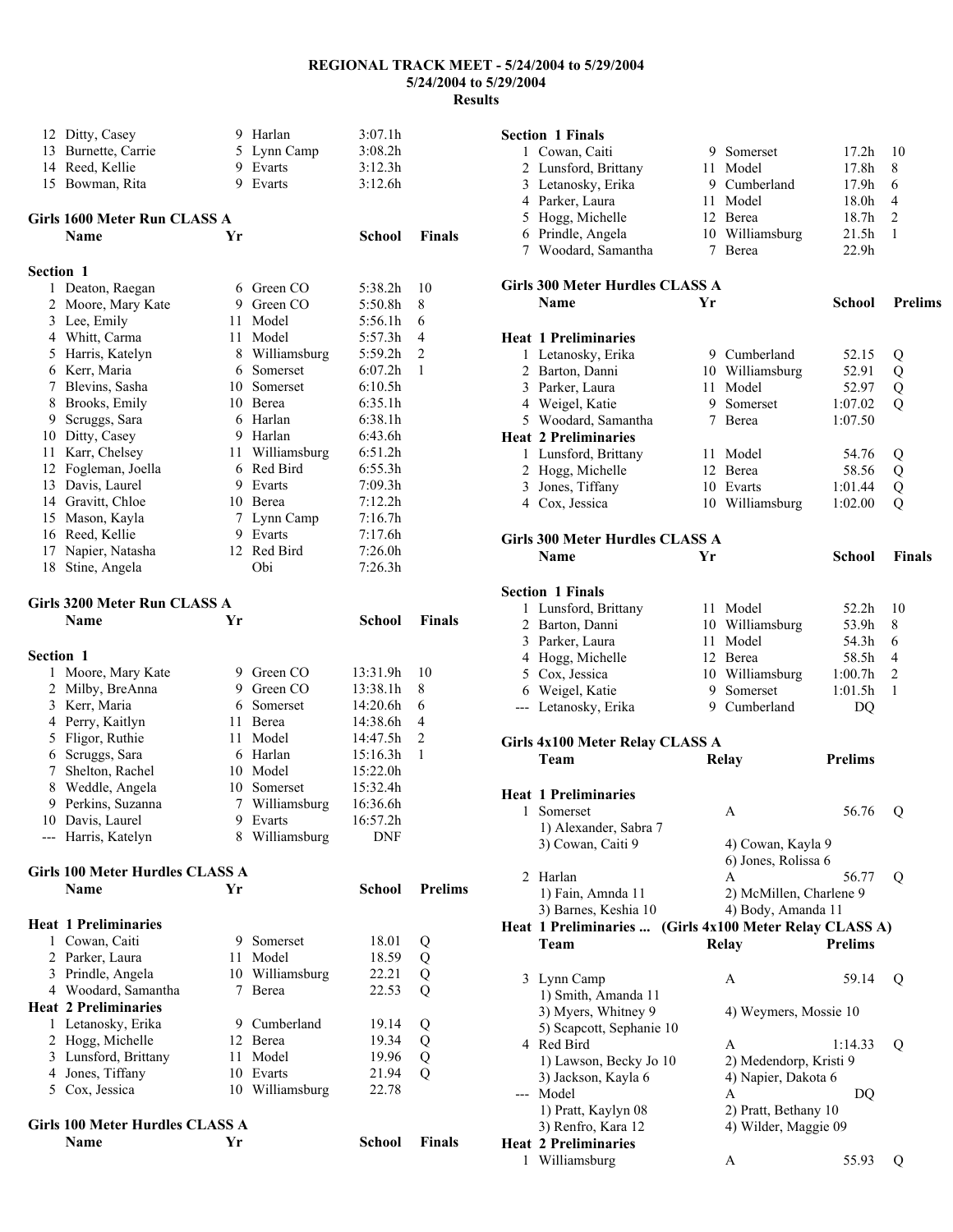|   | 1) Stanfill, Shannon 11 | 2) White, Erin 10     |         |                     |
|---|-------------------------|-----------------------|---------|---------------------|
|   | 3) Moses, Christy 10    | 4) Bryant, Nicole 11  |         |                     |
|   | 2 Evarts                | A                     | 56.95   | $\scriptstyle\rm ($ |
|   | 1) Smith, Sabrina 12    |                       |         |                     |
|   | 3) Pryor, Sarah 11      | 4) Melain, Vanessa 12 |         |                     |
|   |                         | 6) Enix, Catlin 11    |         |                     |
| 3 | <b>Berea</b>            | A                     | 57.43   | 0                   |
|   | 1) Belanger, Lilly 9    | 2) Lanham, Rachel 6   |         |                     |
|   | 3) Hogg, Michelle 12    | 4) McGraw, Haleigh 10 |         |                     |
|   | 4 Cumberland County     | A                     | 1:00.64 |                     |
|   | 1) Hamilton, Paige 11   | 2) Tallent, Amanda 10 |         |                     |
|   | 3) Pickens, Chelsey 9   | 4) White, Kim 8       |         |                     |
|   | 5 Owsley County         | A                     | 1:08.44 |                     |
|   | 1) Combs, Candi 7       |                       |         |                     |
|   | 3) Gilbert, Sheri 7     | 4) Gilbert, Teri 7    |         |                     |
|   | 5) Marshall, Dannel 7   |                       |         |                     |

#### **Girls 4x100 Meter Relay CLASS A Team Relay Finals**

|                | <b>Section 1 Finals</b>  | 56.0h<br>$\mathsf{A}$   | 10             |
|----------------|--------------------------|-------------------------|----------------|
|                | 1 Williamsburg           |                         |                |
|                | 1) Stanfill, Shannon 11  | 2) White, Erin 10       |                |
|                | 3) Moses, Christy 10     | 4) Bryant, Nicole 11    |                |
|                | 5) Prindle, Angela 10    | 6) Fish, Sally 11       |                |
| $\mathfrak{D}$ | Harlan                   | 56.2h<br>A              | 8              |
|                | 1) Barnes, Keshia 10     | 2) Fain, Amnda 11       |                |
|                | 3) Body, Amanda 11       | 4) McMillen, Charlene 9 |                |
|                | 5) Rouse, Cindy 6        | 6) Scruggs, Sara 6      |                |
| $\mathcal{E}$  | Somerset                 | 57.0h<br>A              | 6              |
|                | 1) Alexander, Sabra 7    | 2) Blevins, Brittany 8  |                |
|                | 3) Cowan, Caiti 9        | 4) Cowan, Kayla 9       |                |
|                |                          | 6) Jones, Rolissa 6     |                |
| 4              | Evarts                   | 57.0h<br>A              | 4              |
|                | 1) Enix, Catlin 11       | 2) Mclain, Vanessa 12   |                |
|                | 3) Pryor, Sarah 11       | 4) Smith, Sabrina 12    |                |
|                | 5) Whitehead, Samantha 7 | 6) Cochran, Sam 9       |                |
| 5              | <b>Berea</b>             | 58.0h<br>A              | $\overline{2}$ |
|                | 1) Belanger, Lilly 9     | 2) Lanham, Rachel 6     |                |
|                | 3) Hogg, Michelle 12     | 4) McGraw, Haleigh 10   |                |
|                | 5) Chambers, Cassie 11   |                         |                |
|                | 6 Cumberland County      | 58.7h<br>A              | $\mathbf{1}$   |
|                | 1) Hamilton, Paige 11    | 2) Tallent, Amanda 10   |                |
|                | 3) Pickens, Chelsey 9    | 4) White, Kim 8         |                |
|                | 5) Staten, Colbie 11     | 6) Jackson, Enchanta 11 |                |
|                | 7 Lynn Camp              | 59.0h<br>A              |                |
|                | 1) Smith, Amanda 11      | 2) Wilson, Lauren 8     |                |
|                | 3) Myers, Whitney 9      | 4) Weymers, Mossie 10   |                |
|                | 5) Scapcott, Sephanie 10 | 6) Burnette, Carrie 5   |                |

## **Girls 4x200 Meter Relay CLASS A**

| Team                        | Relay     | Prelims |                                                                                                                                     |
|-----------------------------|-----------|---------|-------------------------------------------------------------------------------------------------------------------------------------|
| <b>Heat 1 Preliminaries</b> |           |         |                                                                                                                                     |
| Williamsburg                | A         | 1:58.71 |                                                                                                                                     |
| 1) Stanfill, Shannon 11     |           |         |                                                                                                                                     |
| 3) Bryant, Nicole 11        |           |         |                                                                                                                                     |
| 2 Somerset                  | A         | 1:59.77 |                                                                                                                                     |
| 1) Alexander, Sabra 7       |           |         |                                                                                                                                     |
| 3) Cowan, Kayla 9           |           |         |                                                                                                                                     |
|                             | A         | 2:02.38 |                                                                                                                                     |
| 1) Smith, Amanda 11         |           |         |                                                                                                                                     |
| 3) Myers, Whitney 9         |           |         |                                                                                                                                     |
|                             | Lynn Camp |         | 2) Gibbs, Beth 11<br>4) White, Erin 10<br>2) Cowan, Caiti 9<br>4) Holts, Patience 9<br>2) Wilson, Lauren 8<br>4) Weymers, Mossie 10 |

|   | 4 Monticello                | A                     | 2:04.94                | 0 |
|---|-----------------------------|-----------------------|------------------------|---|
|   | 1) Gehring, Alisha 10       | 2) Phillips, Meg 12   |                        |   |
|   | 3) Adams, Sierra 11         | 4) Bristow, Rachel 8  |                        |   |
|   | 5 Red Bird                  | A                     | 2:12.86                |   |
|   | 1) Napier, Natasha 12       |                       |                        |   |
|   | 3) Fogleman, Joella 6       |                       | 4) Dickerson, Kelsey 7 |   |
|   | 5) Lawson, Becky Jo 10      |                       |                        |   |
|   | 6 Owsley County             | A                     | 2:20.04                |   |
|   | 1) Combs, Candi 7           |                       |                        |   |
|   | 3) Gilbert, Sheri 7         | 4) Gilbert, Teri 7    |                        |   |
|   | 5) Marshall, Dannel 7       |                       |                        |   |
|   | <b>Heat 2 Preliminaries</b> |                       |                        |   |
| 1 | Model                       | A                     | 1:54.58                | Q |
|   | 1) Wilder, Maggie 09        | 2) Pratt, Bethany 10  |                        |   |
|   | 3) Wedel, Jackie 10         |                       |                        |   |
|   | 2 Berea                     | A                     | 1:58.95                | Q |
|   | 1) Belanger, Lilly 9        | 2) Lanham, Rachel 6   |                        |   |
|   | 3) Hogg, Michelle 12        |                       | 4) McGraw, Haleigh 10  |   |
|   | 3 Evarts                    | A                     | 2:02.69                | Q |
|   | 1) Smith, Sabrina 12        | 2) Enix, Catlin 11    |                        |   |
|   | 3) Pryor, Sarah 11          |                       |                        |   |
|   |                             | 6) Helton, Angel 5    |                        |   |
| 4 | Harlan                      | A                     | 2:03.43                | Ő |
|   | 1) Fain, Amnda 11           | 2) Barnes, Keshia 10  |                        |   |
|   | 3) McMillen, Charlene 9     | 4) Rouse, Cindy 6     |                        |   |
|   | 5 Cumberland County         | A                     | 2:06.16                |   |
|   | 1) Tallent, Amanda 10       | 2) Pickens, Chelsey 9 |                        |   |
|   | 3) Tallent, Jessica 12      | 4) White, Kim 8       |                        |   |

#### **Girls 4x200 Meter Relay CLASS A Team Relay Finals**

| Model<br>1:52.5h<br>10<br>1<br>A<br>1) Wilder, Maggie 09<br>2) Pratt, Bethany 10<br>3) Wedel, Jackie 10<br>4) Renfro, Kara 12<br>5) Watts, Jillian 10<br>6) Neely, Caroline 10<br>2 Williamsburg<br>1:57.1h<br>8<br>A<br>1) Stanfill, Shannon 11<br>2) Gibbs, Beth 11<br>3) Bryant, Nicole 11<br>4) White, Erin 10<br>5) Moses, Christy 10<br>6) Fish, Sally 11<br>3 Berea<br>1:57.6h<br>A<br>6<br>1) Belanger, Lilly 9<br>2) Lanham, Rachel 6<br>4) McGraw, Haleigh 10<br>3) Hogg, Michelle 12<br>5) Chambers, Cassie 11<br>4 Evarts<br>$1.59$ 6h<br>A<br>4<br>1) Smith, Sabrina 12<br>2) Enix, Catlin 11<br>3) Helton, Angel 5<br>4) Pryor, Sarah 11<br>5) Mclain, Vanessa 12<br>6) Cochran, Sam 9<br>2:00.5h<br>5 Somerset<br>$\overline{2}$<br>A<br>1) Alexander, Sabra 7<br>2) Cowan, Caiti 9<br>4) Holts, Patience 9<br>3) Cowan, Kayla 9<br>5) Jones, Rolissa 6<br>6) Blevins, Brittany 8<br>6 Monticello<br>2:00.6h<br>A<br>1<br>1) Gehring, Alisha 10<br>2) Phillips, Meg 12<br>3) Adams, Sierra 11<br>4) Bristow, Rachel 8<br>6) Cowan, Domonique 12<br>5) Turner, Audra 12<br>7 Lynn Camp<br>2:02.5h<br>A<br>1) Smith, Amanda 11<br>2) Wilson, Lauren 8<br>3) Myers, Whitney 9<br>4) Weymers, Mossie 10<br>5) Burnette, Carrie 5<br>6) Scapcott, Sephanie 10<br>Harlan<br>2:05.0h<br>8<br>A<br>1) Barnes, Keshia 10<br>2) Rouse, Cindy 6 | <b>Section 1 Finals</b> |  |  |
|-----------------------------------------------------------------------------------------------------------------------------------------------------------------------------------------------------------------------------------------------------------------------------------------------------------------------------------------------------------------------------------------------------------------------------------------------------------------------------------------------------------------------------------------------------------------------------------------------------------------------------------------------------------------------------------------------------------------------------------------------------------------------------------------------------------------------------------------------------------------------------------------------------------------------------------------------------------------------------------------------------------------------------------------------------------------------------------------------------------------------------------------------------------------------------------------------------------------------------------------------------------------------------------------------------------------------------------------------------|-------------------------|--|--|
|                                                                                                                                                                                                                                                                                                                                                                                                                                                                                                                                                                                                                                                                                                                                                                                                                                                                                                                                                                                                                                                                                                                                                                                                                                                                                                                                                     |                         |  |  |
|                                                                                                                                                                                                                                                                                                                                                                                                                                                                                                                                                                                                                                                                                                                                                                                                                                                                                                                                                                                                                                                                                                                                                                                                                                                                                                                                                     |                         |  |  |
|                                                                                                                                                                                                                                                                                                                                                                                                                                                                                                                                                                                                                                                                                                                                                                                                                                                                                                                                                                                                                                                                                                                                                                                                                                                                                                                                                     |                         |  |  |
|                                                                                                                                                                                                                                                                                                                                                                                                                                                                                                                                                                                                                                                                                                                                                                                                                                                                                                                                                                                                                                                                                                                                                                                                                                                                                                                                                     |                         |  |  |
|                                                                                                                                                                                                                                                                                                                                                                                                                                                                                                                                                                                                                                                                                                                                                                                                                                                                                                                                                                                                                                                                                                                                                                                                                                                                                                                                                     |                         |  |  |
|                                                                                                                                                                                                                                                                                                                                                                                                                                                                                                                                                                                                                                                                                                                                                                                                                                                                                                                                                                                                                                                                                                                                                                                                                                                                                                                                                     |                         |  |  |
|                                                                                                                                                                                                                                                                                                                                                                                                                                                                                                                                                                                                                                                                                                                                                                                                                                                                                                                                                                                                                                                                                                                                                                                                                                                                                                                                                     |                         |  |  |
|                                                                                                                                                                                                                                                                                                                                                                                                                                                                                                                                                                                                                                                                                                                                                                                                                                                                                                                                                                                                                                                                                                                                                                                                                                                                                                                                                     |                         |  |  |
|                                                                                                                                                                                                                                                                                                                                                                                                                                                                                                                                                                                                                                                                                                                                                                                                                                                                                                                                                                                                                                                                                                                                                                                                                                                                                                                                                     |                         |  |  |
|                                                                                                                                                                                                                                                                                                                                                                                                                                                                                                                                                                                                                                                                                                                                                                                                                                                                                                                                                                                                                                                                                                                                                                                                                                                                                                                                                     |                         |  |  |
|                                                                                                                                                                                                                                                                                                                                                                                                                                                                                                                                                                                                                                                                                                                                                                                                                                                                                                                                                                                                                                                                                                                                                                                                                                                                                                                                                     |                         |  |  |
|                                                                                                                                                                                                                                                                                                                                                                                                                                                                                                                                                                                                                                                                                                                                                                                                                                                                                                                                                                                                                                                                                                                                                                                                                                                                                                                                                     |                         |  |  |
|                                                                                                                                                                                                                                                                                                                                                                                                                                                                                                                                                                                                                                                                                                                                                                                                                                                                                                                                                                                                                                                                                                                                                                                                                                                                                                                                                     |                         |  |  |
|                                                                                                                                                                                                                                                                                                                                                                                                                                                                                                                                                                                                                                                                                                                                                                                                                                                                                                                                                                                                                                                                                                                                                                                                                                                                                                                                                     |                         |  |  |
|                                                                                                                                                                                                                                                                                                                                                                                                                                                                                                                                                                                                                                                                                                                                                                                                                                                                                                                                                                                                                                                                                                                                                                                                                                                                                                                                                     |                         |  |  |
|                                                                                                                                                                                                                                                                                                                                                                                                                                                                                                                                                                                                                                                                                                                                                                                                                                                                                                                                                                                                                                                                                                                                                                                                                                                                                                                                                     |                         |  |  |
|                                                                                                                                                                                                                                                                                                                                                                                                                                                                                                                                                                                                                                                                                                                                                                                                                                                                                                                                                                                                                                                                                                                                                                                                                                                                                                                                                     |                         |  |  |
|                                                                                                                                                                                                                                                                                                                                                                                                                                                                                                                                                                                                                                                                                                                                                                                                                                                                                                                                                                                                                                                                                                                                                                                                                                                                                                                                                     |                         |  |  |
|                                                                                                                                                                                                                                                                                                                                                                                                                                                                                                                                                                                                                                                                                                                                                                                                                                                                                                                                                                                                                                                                                                                                                                                                                                                                                                                                                     |                         |  |  |
|                                                                                                                                                                                                                                                                                                                                                                                                                                                                                                                                                                                                                                                                                                                                                                                                                                                                                                                                                                                                                                                                                                                                                                                                                                                                                                                                                     |                         |  |  |
|                                                                                                                                                                                                                                                                                                                                                                                                                                                                                                                                                                                                                                                                                                                                                                                                                                                                                                                                                                                                                                                                                                                                                                                                                                                                                                                                                     |                         |  |  |
|                                                                                                                                                                                                                                                                                                                                                                                                                                                                                                                                                                                                                                                                                                                                                                                                                                                                                                                                                                                                                                                                                                                                                                                                                                                                                                                                                     |                         |  |  |
|                                                                                                                                                                                                                                                                                                                                                                                                                                                                                                                                                                                                                                                                                                                                                                                                                                                                                                                                                                                                                                                                                                                                                                                                                                                                                                                                                     |                         |  |  |
|                                                                                                                                                                                                                                                                                                                                                                                                                                                                                                                                                                                                                                                                                                                                                                                                                                                                                                                                                                                                                                                                                                                                                                                                                                                                                                                                                     |                         |  |  |
|                                                                                                                                                                                                                                                                                                                                                                                                                                                                                                                                                                                                                                                                                                                                                                                                                                                                                                                                                                                                                                                                                                                                                                                                                                                                                                                                                     |                         |  |  |
|                                                                                                                                                                                                                                                                                                                                                                                                                                                                                                                                                                                                                                                                                                                                                                                                                                                                                                                                                                                                                                                                                                                                                                                                                                                                                                                                                     |                         |  |  |
|                                                                                                                                                                                                                                                                                                                                                                                                                                                                                                                                                                                                                                                                                                                                                                                                                                                                                                                                                                                                                                                                                                                                                                                                                                                                                                                                                     |                         |  |  |
|                                                                                                                                                                                                                                                                                                                                                                                                                                                                                                                                                                                                                                                                                                                                                                                                                                                                                                                                                                                                                                                                                                                                                                                                                                                                                                                                                     |                         |  |  |
|                                                                                                                                                                                                                                                                                                                                                                                                                                                                                                                                                                                                                                                                                                                                                                                                                                                                                                                                                                                                                                                                                                                                                                                                                                                                                                                                                     |                         |  |  |
|                                                                                                                                                                                                                                                                                                                                                                                                                                                                                                                                                                                                                                                                                                                                                                                                                                                                                                                                                                                                                                                                                                                                                                                                                                                                                                                                                     |                         |  |  |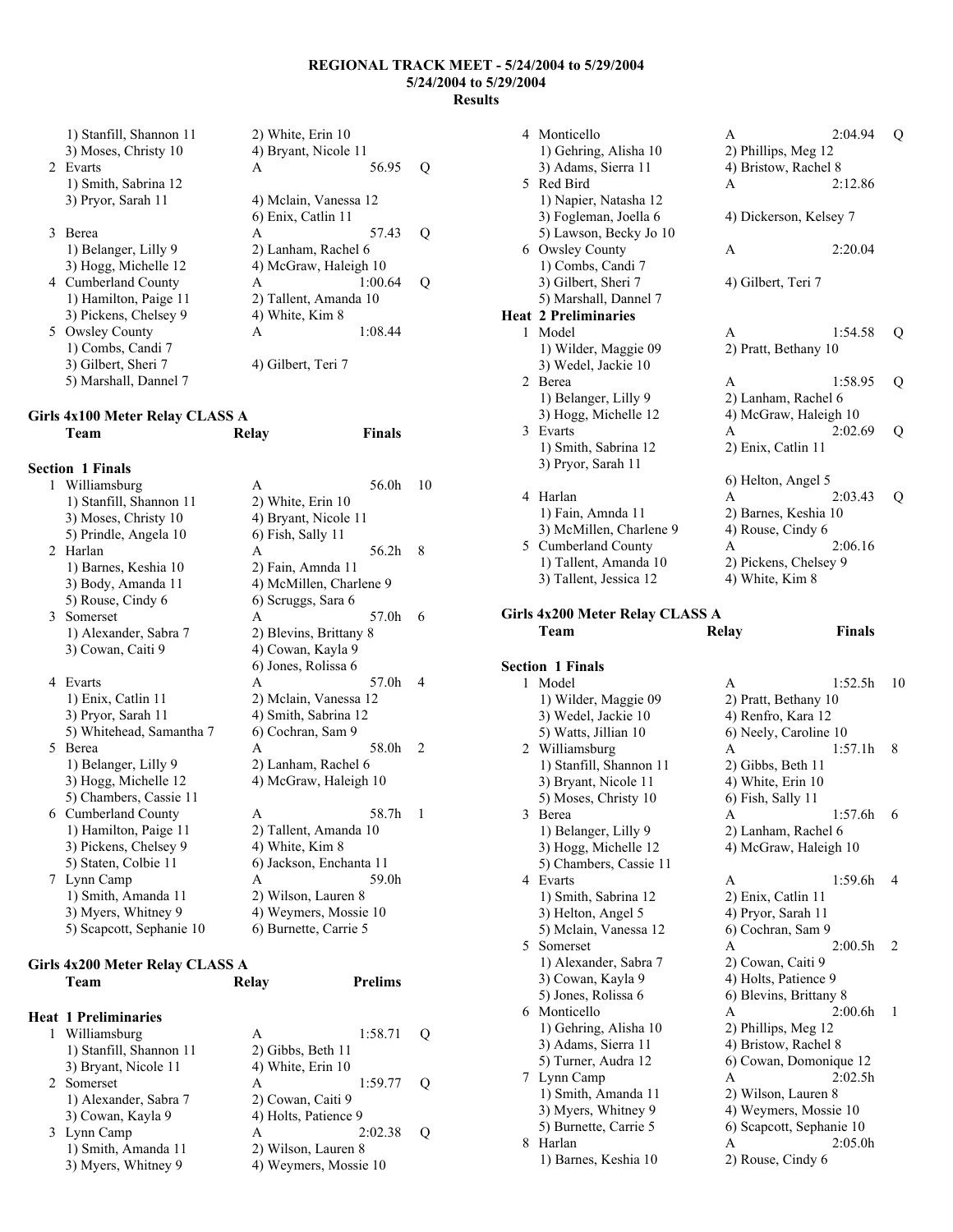| 3) McMillen, Charlene 9 | 4) Fain, Amnda 11  |
|-------------------------|--------------------|
| 5) Body, Amanda 11      | 6) Scruggs, Sara 6 |

### **Girls 4x400 Meter Relay CLASS A**

|   | Team                        | <b>Relay</b>       | Prelims                 |   |
|---|-----------------------------|--------------------|-------------------------|---|
|   | <b>Heat 1 Preliminaries</b> |                    |                         |   |
| 1 | Monticello                  | A                  | 4:35.33                 | Q |
|   | 1) Turner, Audra 12         |                    | 2) Gehring, Alisha 10   |   |
|   | 3) Phillips, Meg 12         |                    | 4) Adams, Sierra 11     |   |
|   | 5) Cowan, Domonique 12      |                    | 6) Bristow, Rachel 8    |   |
|   | 2 Williamsburg              | A                  | 4:39.53                 | Q |
|   | 1) Moses, Christy 10        | 2) Gibbs, Beth 11  |                         |   |
|   | 3) White, Erin 10           | 4) Trett, Afton 10 |                         |   |
|   | 5) White, Kelsey 7          |                    | 6) Perkins, Suzanna 7   |   |
| 3 | Green County                | A                  | 4:40.36                 | Q |
|   | 1) Deaton, Raegan 6         |                    | 2) Milby, BreAnna 9     |   |
|   | 3) Moore, Mary Kate 9       |                    | 4) Pegram, Karly 9      |   |
| 4 | Berea                       | A                  | 5:09.17                 | Q |
|   | 1) Belanger, Lilly 9        |                    | 2) Brooks, Emily 10     |   |
|   | 3) McGraw, Haleigh 10       |                    | 4) Woodard, Samantha 7  |   |
|   | 5) Chambers, Cassie 11      |                    | 6) Perry, Kaitlyn 11    |   |
| 5 | Harlan                      | A                  | 5:19.35                 |   |
|   | 1) Fain, Amnda 11           | 2) Rouse, Cindy 6  |                         |   |
|   | 3) Scruggs, Sara 6          |                    | 4) McMillen, Charlene 9 |   |
| 6 | Red Bird                    | A                  | 5:21.38                 |   |
|   | 1) Napier, Natasha 12       |                    | 2) Lawson, Becky Jo 10  |   |
|   | 3) Jackson, Marie 8         |                    | 4) Fogleman, Joella 6   |   |
|   | 5) Dickerson, Kelsey 7      |                    |                         |   |
|   | <b>Heat 2 Preliminaries</b> |                    |                         |   |
| 1 | Model                       | A                  | 4:36.94                 | Q |
|   | 1) Parker, Laura 11         |                    | 2) Neely, Caroline 10   |   |
|   | 3) Lunsford, Brittany 11    |                    | 4) Pratt, Bethany 10    |   |
|   | 5) Watts, Jillian 10        | 6) Allen, Sarah 11 |                         |   |
|   | 2 Cumberland County         | A                  | 4:42.78                 | Q |
|   | 1) Jackson, Enchanta 11     |                    | 2) Murphy, Erika 9      |   |
|   | 3) Tallent, Jessica 12      |                    | 4) Tallent, Amanda 10   |   |
|   | 5) Pickens, Chelsey 9       |                    | 6) Hamilton, Paige 11   |   |
| 3 | Somerset                    | A                  | 4:50.45                 | Q |
|   | 1) Alexander, Sabra 7       |                    | 2) Blevins, Sasha 10    |   |
|   | 3) Kerr, Hillary 8          | 4) Reeves, Anna 9  |                         |   |
|   | 5) Weigel, Katie 9          |                    | 6) Gomez, Chelsea 9     |   |
| 4 | Lynn Camp                   | A                  | 5:02.00                 | Q |
|   | 1) Smith, Amanda 11         |                    | 2) Weymers, Mossie 10   |   |
|   | 3) Scapcott, Sephanie 10    |                    | 4) Myers, Whitney 9     |   |
|   | 5) Wilson, Lauren 8         | 6) Mason, Kayla 7  |                         |   |
| 5 | Owsley County               | A                  | 5:27.74                 |   |
|   | 1) Combs, Candi 7           | 2) Dodd, Becky 9   |                         |   |
|   | 3) Gilbert, Sheri 7         | 4) Gilbert, Teri 7 |                         |   |
|   | 5) Marshall, Dannel 7       |                    |                         |   |

#### **Girls 4x400 Meter Relay CLASS A Team Relay Finals**

| <b>Section 1 Finals</b>  |                      |                       |    |
|--------------------------|----------------------|-----------------------|----|
| Model                    | A                    | 4:26.5h               | 10 |
| 1) Parker, Laura 11      |                      | 2) Neely, Caroline 10 |    |
| 3) Lunsford, Brittany 11 | 4) Pratt, Bethany 10 |                       |    |
| 5) Watts, Jillian 10     | 6) Allen, Sarah 11   |                       |    |
| 2 Monticello             | A                    | 4:27.2h               | 8  |
| 1) Turner, Audra 12      |                      | 2) Gehring, Alisha 10 |    |
| 3) Phillips, Meg 12      | 4) Adams, Sierra 11  |                       |    |
| <b>Cumberland County</b> | А                    | 4.40 3h               |    |

|                  | 1) Jackson, Enchanta 11<br>3) Tallent, Jessica 12<br>5) Pickens, Chelsey 9<br>4 Green County<br>1) Deaton, Raegan 6<br>3) Moore, Mary Kate 9<br>5 Williamsburg<br>1) Moses, Christy 10<br>3) White, Erin 10<br>5) White, Kelsey 7<br>6 Somerset<br>1) Alexander, Sabra 7<br>3) Kerr, Hillary 8<br>5) Weigel, Katie 9<br>Section 1 Finals  (Girls 4x400 Meter Relay CLASS A) | 2) Murphy, Erika 9<br>4) Tallent, Amanda 10<br>6) Hamilton, Paige 11<br>4:44.2h<br>A<br>2) Milby, BreAnna 9<br>4) Pegram, Karly 9<br>4:45.7h<br>A<br>2) Gibbs, Beth 11<br>4) Trett, Afton 10<br>6) Perkins, Suzanna 7<br>4:46.6h<br>A<br>2) Blevins, Sasha 10<br>4) Reeves, Anna 9<br>6) Gomez, Chelsea 9 | 4<br>2<br>1 |
|------------------|-----------------------------------------------------------------------------------------------------------------------------------------------------------------------------------------------------------------------------------------------------------------------------------------------------------------------------------------------------------------------------|-----------------------------------------------------------------------------------------------------------------------------------------------------------------------------------------------------------------------------------------------------------------------------------------------------------|-------------|
|                  | Team                                                                                                                                                                                                                                                                                                                                                                        | Relay<br>Finals                                                                                                                                                                                                                                                                                           |             |
| 7                | Berea                                                                                                                                                                                                                                                                                                                                                                       | A<br>5:02.9h                                                                                                                                                                                                                                                                                              |             |
|                  | 1) Belanger, Lilly 9                                                                                                                                                                                                                                                                                                                                                        | 2) Brooks, Emily 10                                                                                                                                                                                                                                                                                       |             |
|                  | 3) McGraw, Haleigh 10                                                                                                                                                                                                                                                                                                                                                       | 4) Woodard, Samantha 7                                                                                                                                                                                                                                                                                    |             |
|                  | 5) Chambers, Cassie 11                                                                                                                                                                                                                                                                                                                                                      | 6) Perry, Kaitlyn 11                                                                                                                                                                                                                                                                                      |             |
|                  | Lynn Camp                                                                                                                                                                                                                                                                                                                                                                   | NΤ<br>A                                                                                                                                                                                                                                                                                                   |             |
|                  | 1) Smith, Amanda 11<br>3) Scapcott, Sephanie 10                                                                                                                                                                                                                                                                                                                             | 2) Weymers, Mossie 10                                                                                                                                                                                                                                                                                     |             |
|                  |                                                                                                                                                                                                                                                                                                                                                                             |                                                                                                                                                                                                                                                                                                           |             |
|                  | Girls 4x800 Meter Relay CLASS A                                                                                                                                                                                                                                                                                                                                             |                                                                                                                                                                                                                                                                                                           |             |
|                  | Team                                                                                                                                                                                                                                                                                                                                                                        | Finals<br>Relay                                                                                                                                                                                                                                                                                           |             |
| <b>Section 1</b> |                                                                                                                                                                                                                                                                                                                                                                             |                                                                                                                                                                                                                                                                                                           |             |
|                  | 1 Model                                                                                                                                                                                                                                                                                                                                                                     | 10:38.34<br>A                                                                                                                                                                                                                                                                                             | 10          |
|                  | 1) Lee, Emily 11                                                                                                                                                                                                                                                                                                                                                            | 2) Shelton, Rebecca 08                                                                                                                                                                                                                                                                                    |             |
|                  | 3) Whitt, Carma 11                                                                                                                                                                                                                                                                                                                                                          | 4) Shelton, Rachel 10                                                                                                                                                                                                                                                                                     |             |
|                  |                                                                                                                                                                                                                                                                                                                                                                             |                                                                                                                                                                                                                                                                                                           |             |
|                  | 5) Parker, Laura 11                                                                                                                                                                                                                                                                                                                                                         | 6) Fligor, Ruthie 11                                                                                                                                                                                                                                                                                      |             |
|                  | 2 Monticello                                                                                                                                                                                                                                                                                                                                                                | 10:41.82<br>A                                                                                                                                                                                                                                                                                             | 8           |
|                  | 1) Turner, Audra 12                                                                                                                                                                                                                                                                                                                                                         | 2) Gehring, Alisha 10                                                                                                                                                                                                                                                                                     |             |
|                  | 3) Phillips, Meg 12<br>5) Bristow, Rachel 8                                                                                                                                                                                                                                                                                                                                 | 4) Adams, Sierra 11<br>6) Cowan, Domonique 12                                                                                                                                                                                                                                                             |             |
|                  | 3 Green County                                                                                                                                                                                                                                                                                                                                                              | 11:01.10<br>A                                                                                                                                                                                                                                                                                             | 6           |
|                  | 1) Deaton, Raegan 6                                                                                                                                                                                                                                                                                                                                                         | 2) Milby, BreAnna 9                                                                                                                                                                                                                                                                                       |             |
|                  | 3) Moore, Mary Kate 9                                                                                                                                                                                                                                                                                                                                                       | 4) Pegram, Karly 9                                                                                                                                                                                                                                                                                        |             |
|                  | 4 Somerset                                                                                                                                                                                                                                                                                                                                                                  | 11:04.67<br>Α                                                                                                                                                                                                                                                                                             | 4           |
|                  | 1) Blevins, Sasha 10                                                                                                                                                                                                                                                                                                                                                        | 2) Kerr, Hillary 8                                                                                                                                                                                                                                                                                        |             |
|                  | 3) Kerr, Maria 6<br>5) Weigel, Katie 9                                                                                                                                                                                                                                                                                                                                      | 4) Reeves, Anna 9<br>6) Weddle, Angela 10                                                                                                                                                                                                                                                                 |             |
| 5                | Williamsburg                                                                                                                                                                                                                                                                                                                                                                | 11:28.91<br>A                                                                                                                                                                                                                                                                                             | 2           |
|                  | 1) Harris, Katelyn 8                                                                                                                                                                                                                                                                                                                                                        | 2) Gibbs, Beth 11                                                                                                                                                                                                                                                                                         |             |
|                  | 3) White, Kelsey 7                                                                                                                                                                                                                                                                                                                                                          | 4) Trett, Afton 10                                                                                                                                                                                                                                                                                        |             |
| 6                | 5) Karr, Chelsey 11<br>Berea                                                                                                                                                                                                                                                                                                                                                | 6) Perkins, Suzanna 7<br>A                                                                                                                                                                                                                                                                                | 1           |
|                  | 1) Perry, Kaitlyn 11                                                                                                                                                                                                                                                                                                                                                        | 12:00.10<br>2) Woodard, Samantha 7                                                                                                                                                                                                                                                                        |             |
|                  | 3) Gravitt, Chloe 10                                                                                                                                                                                                                                                                                                                                                        | 4) Brooks, Emily 10                                                                                                                                                                                                                                                                                       |             |
|                  | 5) Chambers, Cassie 11                                                                                                                                                                                                                                                                                                                                                      | 6) Belanger, Lilly 9                                                                                                                                                                                                                                                                                      |             |
| 7                | Harlan                                                                                                                                                                                                                                                                                                                                                                      | A<br>12:26.03                                                                                                                                                                                                                                                                                             |             |
|                  | 1) Middleton, Kelsey 9                                                                                                                                                                                                                                                                                                                                                      | 2) Ditty, Casey 9                                                                                                                                                                                                                                                                                         |             |
| 8                | 3) Scruggs, Sara 6<br>Red Bird                                                                                                                                                                                                                                                                                                                                              | 4) Rouse, Cindy 6<br>A<br>12:27.72                                                                                                                                                                                                                                                                        |             |
|                  | 1) Napier, Natasha 12                                                                                                                                                                                                                                                                                                                                                       | 2) Jackson, Marie 8                                                                                                                                                                                                                                                                                       |             |
|                  | 3) Fogleman, Joella 6                                                                                                                                                                                                                                                                                                                                                       | 4) Dickerson, Kelsey 7                                                                                                                                                                                                                                                                                    |             |
|                  | 5) Lawson, Becky Jo 10                                                                                                                                                                                                                                                                                                                                                      | 6) Jackson, Kayla 6                                                                                                                                                                                                                                                                                       |             |
| 9                | Evarts                                                                                                                                                                                                                                                                                                                                                                      | Α<br>13:03.46                                                                                                                                                                                                                                                                                             |             |
|                  | 1) Davis, Laurel 9<br>3) Taylor, Whitney 7                                                                                                                                                                                                                                                                                                                                  | 2) Reed, Kellie 9<br>4) Bowman, Nikki 5                                                                                                                                                                                                                                                                   |             |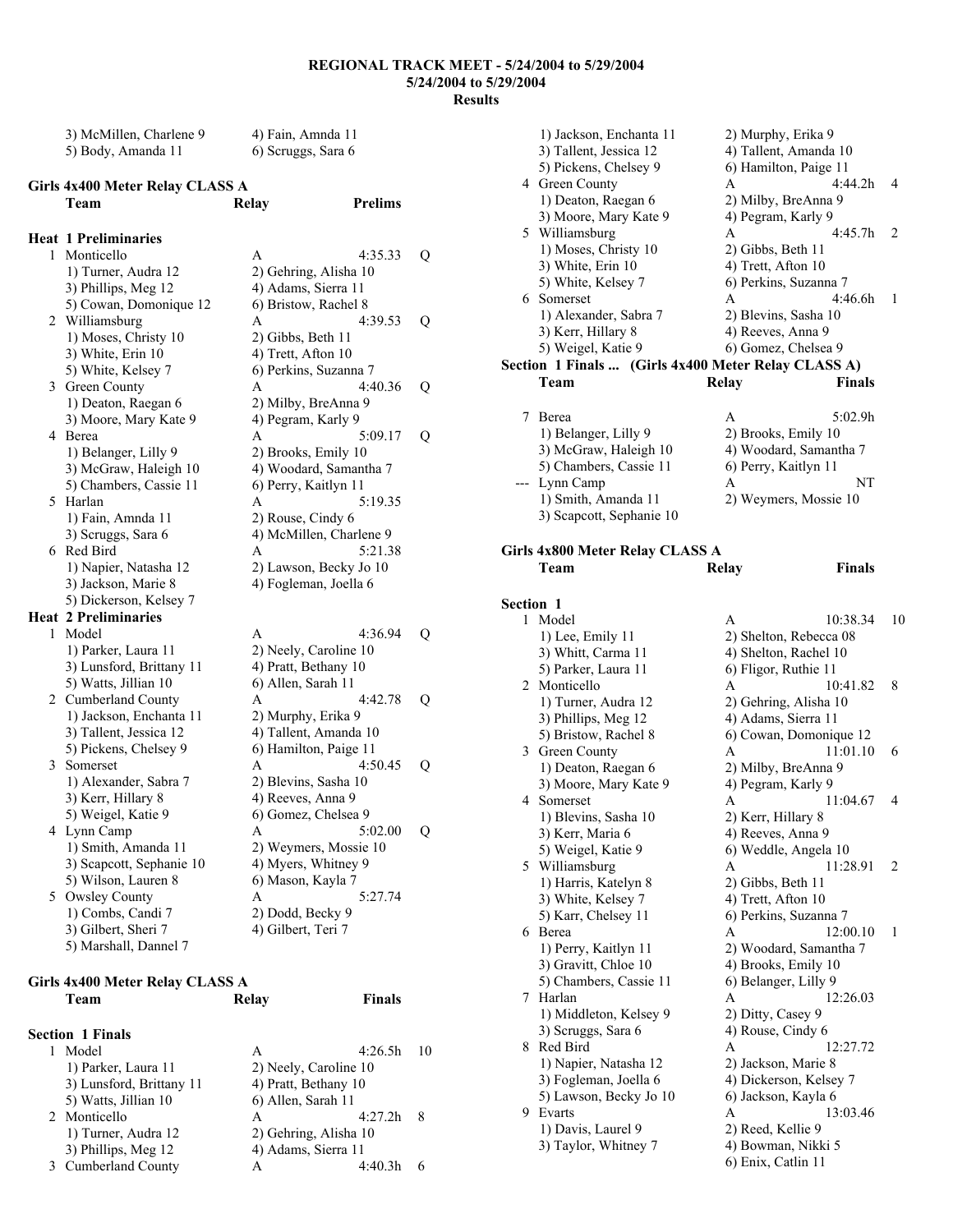| <b>Boys 100 Meter Dash CLASS A</b> |                                    |    |                 |                   |                  |
|------------------------------------|------------------------------------|----|-----------------|-------------------|------------------|
|                                    | <b>Name</b>                        | Yr |                 | School            | <b>Prelims</b>   |
|                                    |                                    |    |                 |                   |                  |
|                                    | <b>Heat 1 Preliminaries</b>        |    |                 |                   |                  |
|                                    | 1 Newell, Scotty                   |    | 10 Somerset     | 12.02             | Q                |
|                                    | 2 Daniels, Jason                   |    | 12 Red Bird     | 12.25             | Q                |
|                                    | 3 Barnes, Josh                     | 11 | Model           | 12.64             | $\mathsf{q}$     |
|                                    | 4 Compton, Alex                    |    | 10 Green CO     | 12.69             |                  |
|                                    | 5 Mosley, Criag                    |    | 11 Pineville    | 12.90             |                  |
|                                    | 6 Massey, Donald                   |    | 12 Cumberland   | 13.26             |                  |
|                                    | 7 Belcher, Casey                   | 9  | Harlan          | 13.45             |                  |
|                                    |                                    |    |                 |                   |                  |
|                                    | <b>Heat 2 Preliminaries</b>        |    |                 |                   |                  |
|                                    | 1 Hill, Will                       |    | 11 Williamsburg | 12.23             | Q                |
|                                    | 2 Trett, Justin                    |    | 11 Williamsburg | 12.28             | Q                |
|                                    | 3 Wilson, Trevor                   |    | 12 Metcalfe CO  | 12.66             | $\mathbf{q}$     |
|                                    | 4 Mabe, Billy                      | 11 | Lynn Camp       | 12.73             |                  |
|                                    | 5 Lanham, Ryan                     | 9. | Berea           | 13.38             |                  |
|                                    | 6 Helton, Adam                     |    | 9 Evarts        | 13.45             |                  |
|                                    | 7 Christian, Kody                  |    | 8 Owsley CO     | 15.53             |                  |
|                                    | <b>Heat 3 Preliminaries</b>        |    |                 |                   |                  |
|                                    | 1 El-Nagger, Ahmad                 |    | 12 Somerset     | 12.43             | Q                |
|                                    | 2 Sambrook, Everett                | 11 | Model           | 12.54             | $\overline{Q}$   |
|                                    | 3 Cassell, Antonio                 |    | 10 Pineville    | 12.79             |                  |
|                                    | 4 Hilton, Chad                     |    | 12 Green CO     | 12.97             |                  |
|                                    | 5 Logan, Anthony                   |    | 10 Berea        | 13.26             |                  |
|                                    |                                    |    |                 |                   |                  |
|                                    | <b>Boys 100 Meter Dash CLASS A</b> |    |                 |                   |                  |
|                                    | <b>Name</b>                        | Yr |                 |                   | <b>Finals</b>    |
|                                    |                                    |    |                 | School            |                  |
|                                    |                                    |    |                 |                   |                  |
|                                    | <b>Section 1 Finals</b>            |    |                 |                   |                  |
|                                    | 1 Newell, Scotty                   |    | 10 Somerset     | 11.6h             | 10               |
|                                    |                                    |    |                 |                   |                  |
|                                    | 2 Daniels, Jason                   |    | 12 Red Bird     | 11.8h             | 8                |
|                                    | 3 Hill, Will                       |    | 11 Williamsburg | 11.9h             | 6                |
|                                    | 4 El-Nagger, Ahmad                 |    | 12 Somerset     | 12.1 <sub>h</sub> | 4                |
|                                    | 5 Barnes, Josh                     | 11 | Model           | 12.4 <sub>h</sub> | $\overline{c}$   |
|                                    | 6 Sambrook, Everett                | 11 | Model           | 12.4h             | 1                |
|                                    | 7 Wilson, Trevor                   | 12 | Metcalfe CO     | 12.7h             |                  |
|                                    | 8 Trett, Justin                    | 11 | Williamsburg    | 12.9h             |                  |
|                                    |                                    |    |                 |                   |                  |
|                                    |                                    |    |                 |                   |                  |
|                                    | <b>Boys 200 Meter Dash CLASS A</b> | Yr |                 | School            | <b>Prelims</b>   |
|                                    | <b>Name</b>                        |    |                 |                   |                  |
|                                    |                                    |    |                 |                   |                  |
|                                    | <b>Heat 1 Preliminaries</b>        |    |                 |                   |                  |
| 1                                  | Hill, Will                         |    | 11 Williamsburg | 23.89             | Q                |
|                                    | 2 Spray, Micheal                   |    | 12 Lynn Camp    | 24.14             | Q                |
|                                    | 3 Day, Alex                        | 11 | Williamsburg    | 24.25             |                  |
|                                    | 4 Chaffin, Jimmy                   | 10 | Lynn Camp       | 24.84             |                  |
|                                    | 5 Lanham, Ryan                     | 9  | Berea           | 27.30             |                  |
|                                    | 6 Hurt, Matthew                    | 9  | Cumb CO         | 29.08             |                  |
|                                    | <b>Heat 2 Preliminaries</b>        |    |                 |                   |                  |
|                                    | 1 Sambrook, Everett                | 11 | Model           | 24.78             | Q                |
|                                    | 2 Grieshop, Andrew                 | 11 | Harlan          | 24.92             | Q                |
|                                    | 3 Logan, Anthony                   |    | 10 Berea        | 25.27             |                  |
|                                    | 4 El-Kalliny, Yasser               |    | 12 Somerset     | 25.32             |                  |
|                                    | 5 Shaw, Bryan                      |    | 10 Metcalfe CO  | 31.17             |                  |
|                                    | <b>Heat 3 Preliminaries</b>        |    |                 |                   |                  |
| 1                                  | Harvey, Justin                     | 12 | Model           | 22.67             | Q                |
|                                    | 2 Cupac, Bosko                     | 12 | Somerset        | 23.12             | Q                |
|                                    | 3 Underwood, Jessie                | 8  | Green CO        | 24.08             |                  |
|                                    | 4 Helton, Adam                     | 9  | Evarts          | 24.13             | $\mathbf q$<br>q |

|             | 6 Christian, Kody                                 |    | 8 Owsley CO        | 30.56             |                |
|-------------|---------------------------------------------------|----|--------------------|-------------------|----------------|
|             | <b>Boys 200 Meter Dash CLASS A</b><br><b>Name</b> | Yr |                    |                   |                |
|             |                                                   |    |                    | School            | <b>Finals</b>  |
|             | <b>Section 1 Finals</b>                           |    |                    |                   |                |
| 1           | Spray, Micheal                                    |    | 12 Lynn Camp       | 23.8h             | 10             |
|             | 2 Hill, Will                                      | 11 | Williamsburg       | 24.0h             | 8              |
|             | 3 Harvey, Justin                                  |    | 12 Model           | 24.2h             | 6              |
|             | 4 Cupac, Bosko                                    |    | 12 Somerset        | 24.5h             | 4              |
|             | 5 Underwood, Jessie                               |    | 8 Green CO         | 24.7h             | $\overline{c}$ |
|             | 6 Sambrook, Everett                               |    | 11 Model           | 24.9h             | 1              |
|             | 7 Grieshop, Andrew                                |    | 11 Harlan          | 25.3 <sub>h</sub> |                |
|             | <b>Boys 400 Meter Dash CLASS A</b>                |    |                    |                   |                |
|             | <b>Name</b>                                       | Yr |                    | School            | <b>Prelims</b> |
|             | <b>Heat 1 Preliminaries</b>                       |    |                    |                   |                |
| 1           | Harvey, Justin                                    |    | 12 Model           | 54.97             | Q              |
|             | 2 Roskopf, Joe                                    |    | 8 Lynn Camp        | 57.37             | Q              |
|             | 3 Marcum, Tyler                                   |    | 12 Model           | 57.40             |                |
|             | 4 West, Chase                                     | 11 | Berea              | 1:02.95           |                |
|             | 5 Wilder, Jarrod                                  |    | 10 Berea           | 1:03.79           |                |
|             | <b>Heat 2 Preliminaries</b>                       |    |                    |                   |                |
|             | 1 McCutchen, Adam                                 |    | 11 Cumb CO         | 53.13             | Q              |
|             | 2 Jones, Matt                                     | 11 | Williamsburg       | 53.18             | Q              |
|             | 3 Wilson, Eric                                    | 10 | Somerset           | 54.47             | q              |
|             | 4 May, Justin                                     |    | 10 Obi             | 55.80             | q              |
|             | 5 Grieshop, Andrew                                |    | 11 Harlan          | 57.52             |                |
|             | 6 Robidoux, Matt                                  |    | 9 Red Bird         | 1:05.24           |                |
|             | <b>Heat 3 Preliminaries</b>                       |    |                    |                   |                |
|             | 1 Barton, Brett                                   |    | 12 Williamsburg    | 55.93             | Q              |
|             | 2 Newell, Scotty                                  |    | 10 Somerset        | 56.60             | Q              |
|             | 3 Mosley, Criag                                   |    | 11 Pineville       | 56.92             |                |
|             | 4 Dodd, Walter                                    |    | 12 Owsley CO       | 1:06.48           |                |
|             | <b>Boys 400 Meter Dash CLASS A</b>                |    |                    |                   |                |
|             | Name                                              | Yr |                    | School            | <b>Finals</b>  |
|             | <b>Section 1 Finals</b>                           |    |                    |                   |                |
| 1           | Barton, Brett                                     |    | 12 Williamsburg    | 52.6h             | 10             |
|             | 2 Harvey, Justin                                  |    | 12 Model           | 53.2h             | 8              |
|             | 3 McCutchen, Adam                                 | 11 | Cumb <sub>CO</sub> | 53.2h             | 6              |
|             | 4 Wilson, Eric                                    |    | 10 Somerset        | 53.6h             | 4              |
|             | 5 Jones, Matt                                     | 11 | Williamsburg       | 55.5h             | $\overline{c}$ |
|             | 6 May, Justin                                     | 10 | Obi                | 57.5h             | 1              |
| $7^{\circ}$ | Roskopf, Joe                                      |    | 8 Lynn Camp        | 58.2h             |                |
|             | <b>Boys 800 Meter Run CLASS A</b>                 |    |                    |                   |                |
|             | Name                                              | Yr |                    | <b>School</b>     | <b>Finals</b>  |
| Section 1   |                                                   |    |                    |                   |                |
|             | 1 Buchanan, Jon                                   | 12 | Green CO           | 2:03.7h           | 10             |
|             | 2 Higgins, Zach                                   | 11 | Model              | 2:05.3h           | 8              |
|             | 3 Alexander, Ken                                  | 11 | Cumb <sub>CO</sub> | 2:09.0h           | 6              |
|             | 4 Lepage, Nick                                    | 11 | Model              | 2:11.7h           | 4              |
|             | 5 Ejiri, Sora                                     |    | 12 Somerset        | 2:14.2h           | $\overline{c}$ |
|             | 6 Jeffries, Steven                                |    | 9 Williamsburg     | 2:15.1h           | 1              |
|             | 7 Mills, Nick                                     |    | 10 Lynn Camp       | 2:20.3h           |                |
|             | 8 Yancey, Jason                                   | 11 | Williamsburg       | 2:21.6h           |                |
| 9.          | Fogleman, Mark                                    | 8  | Red Bird           | 2:23.6h           |                |
| 10          | Spray, Eric                                       | 9. | Lynn Camp          | 2:24.5h           |                |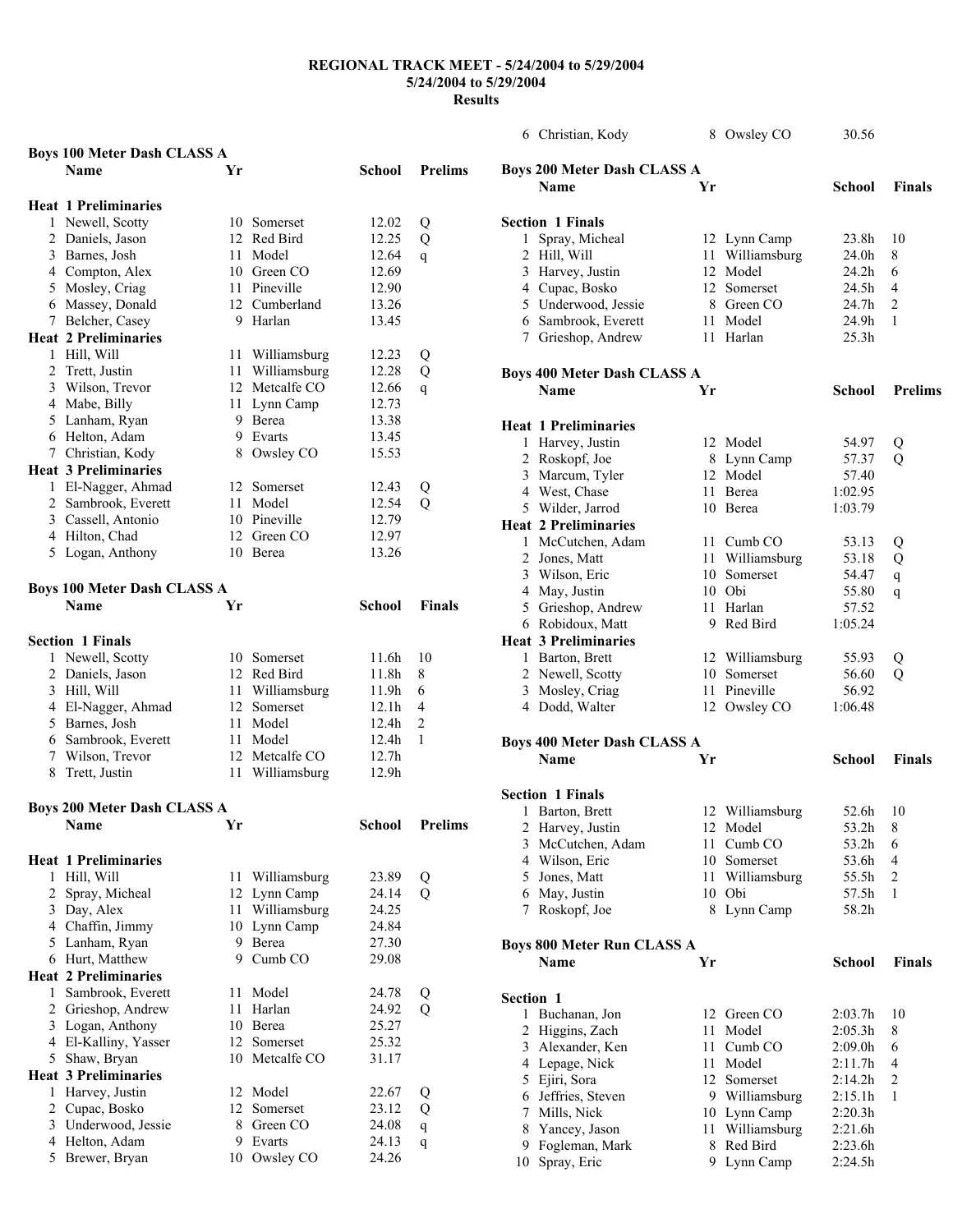|                  | 11 Haywood, Josh                      |    | 9 Harlan                  | 2:28.5h            |                |
|------------------|---------------------------------------|----|---------------------------|--------------------|----------------|
|                  | 12 Semler, Keith                      |    | 11 Berea                  | 2:30.6h            |                |
|                  | 13 Montgomery, Jesse                  |    | 10 Berea                  | 2:31.4h            |                |
|                  | 14 McCutchen, Adam                    | 11 | Cumb <sub>CO</sub>        | 2:36.2h            |                |
|                  | 15 Shively, Stanton                   |    | 7 Green CO                | 2:38.6h            |                |
|                  | 16 Venable, Brad                      |    | 10 Pineville              | 2:43.9h            |                |
|                  | 17 Hensley, Adam                      | 9. | Evarts                    | 3:04.5h            |                |
|                  | --- Wilson, Eric                      | 10 | Somerset                  | DQ                 |                |
|                  | <b>Boys 1600 Meter Run CLASS A</b>    |    |                           |                    |                |
|                  | Name                                  | Yr |                           | School             | <b>Finals</b>  |
| <b>Section 1</b> |                                       |    |                           |                    |                |
| 1                | Higgins, Zach                         | 11 | Model                     | 4:35.3h            | 10             |
| 2                | Boggs, Julian                         |    | 12 Berea                  | 4:36.5h            | 8              |
| 3                | Buchanan, Jon                         |    | 12 Green CO               | 4:50.8h            | 6              |
|                  | 4 Lepage, Nick                        | 11 | Model                     | 4:59.5h            | 4              |
| 5                | May, Justin                           |    | 10 Obi                    | 5:01.7h            | 2              |
|                  | 6 Garmon, Kenny                       | 11 | Cumb <sub>CO</sub>        | 5:11.7h            | 1              |
| 7                | Patterson, JP                         |    | 9 Somerset                | 5:18.5h            |                |
| 8                | Dicken, Cliff                         |    | 11 Cumb CO                | 5:20.4h            |                |
| 9.               | Patrick, Josh                         |    | 12 Williamsburg           | 5:25.9h            |                |
| 10               | Joplin, Adam                          | 9  | Somerset                  | 5:30.1h            |                |
| 11               | Wattenburger, Dustin                  |    | 10 Harlan                 | 5:30.8h            |                |
| 12               | Jastal, Mark                          |    | 11 Williamsburg           | 5:32.9h            |                |
|                  | 13 Chase, Kyle                        |    | 9 Green CO                | 5:54.4h            |                |
| 14<br>15         | Shirley, Patrick                      |    | 8 Metcalfe CO<br>9 Evarts | 6:05.1h            |                |
|                  | Hensley, Adam<br>16 Keels, Oliver     |    | 10 Berea                  | 6:16.8h<br>7:32.1h |                |
|                  |                                       |    |                           |                    |                |
|                  | <b>Boys 3200 Meter Run CLASS A</b>    |    |                           |                    |                |
|                  | <b>Name</b>                           | Yr |                           | School             | <b>Finals</b>  |
|                  |                                       |    |                           |                    |                |
| <b>Section 1</b> |                                       |    |                           |                    |                |
| 1                | Boggs, Julian                         |    | 12 Berea                  | 10:26.2h           | 10             |
| $\overline{c}$   | Higgins, Zach                         | 11 | Model                     | 11:11.9h           | 8              |
| 3                | Wilder, Galen                         |    | 10 Model                  | 11:28.8h           | 6              |
| 4                | Buchanan, Jon                         |    | 12 Green CO               | 11:46.9h           | 4              |
| 5                | Roy, Stuart                           |    | 9 Green CO                | 11:53.2h           | $\overline{c}$ |
|                  | 6 Patrick, Josh                       |    | 12 Williamsburg           | 11:58.4h           | 1              |
| $7\phantom{.0}$  | Lawrence, Zach                        |    | 9 Harlan                  | 12:17.1h           |                |
|                  | 8 Dicken, Cliff                       |    | 11 Cumb CO                | 12:21.2h           |                |
|                  | 9 Garmon, Kenny                       | 11 | Cumb <sub>CO</sub>        | 12:39.5h           |                |
|                  | 10 Joplin, Adam                       |    | 9 Somerset                | 12:39.7h           |                |
| 11               | Surber, Raymond                       |    | 7 Williamsburg            | 13:10.6h           |                |
|                  | 12 Jeffries, Briss                    | 10 | Metcalfe CO               | 15:41.3h           |                |
|                  | --- Keels, Oliver                     |    | 10 Berea                  | NΤ                 |                |
|                  | <b>Boys 110 Meter Hurdles CLASS A</b> |    |                           |                    |                |
|                  | Name                                  | Yr |                           | <b>School</b>      | Finals         |
| <b>Section 1</b> |                                       |    |                           |                    |                |
| 1                | Hamblin, Chase                        |    | 9 Williamsburg            | 17.4h              | 10             |
| 2                | Pence, Josh                           | 10 | Somerset                  | 18.2h              | 8              |
|                  | 3 Dengel, Paul                        |    | 12 Green CO               | 18.2 <sub>h</sub>  | 6              |
|                  | 4 Richardson, Justin                  |    | 10 Green CO               | 19.4h              | 4              |
|                  | 5 Howard, James                       |    | 10 Williamsburg           | 19.9h              | $\overline{c}$ |
|                  | 6 Buell, Cody                         | 11 | Model                     | 24.1h              | 1              |
|                  | <b>Boys 300 Meter Hurdles CLASS A</b> |    |                           |                    |                |

|                | <b>Heat 1 Preliminaries</b>           |    |                          |                |                |
|----------------|---------------------------------------|----|--------------------------|----------------|----------------|
|                | 1 Hamblin, Chase                      |    | 9 Williamsburg           | 45.56          | Q              |
| $\overline{2}$ | Wright, Nicholas                      |    | 9 Berea                  | 47.08          | Q              |
| 3              | Dengel, Paul                          |    | 12 Green CO              | 48.07          |                |
|                | 4 Hogsed, James                       |    | 10 Model                 | 49.36          |                |
|                | --- Adkins, Christopher               |    | 12 Somerset              | FS             |                |
|                | <b>Heat 2 Preliminaries</b>           |    |                          |                |                |
| 1              | Spray, Micheal                        |    | 12 Lynn Camp             | 44.89          | Q              |
|                | 2 Brooks, Mark                        |    | 10 Berea                 | 46.74          | Q              |
|                | 3 Vicari, Ian                         |    | 12 Green CO              | 46.83          | q              |
|                | 4 Howard, James                       |    | 10 Williamsburg          | 47.32          | q              |
|                | 5 Dicken, Cliff                       |    | 11 Cumb CO               | 48.69          |                |
|                | 6 Ledford, James                      |    | 9 Evarts                 | 52.43          |                |
|                | --- Vicini, Kevin                     |    | 12 Cumberland            | DQ             |                |
|                | <b>Heat 3 Preliminaries</b>           |    |                          |                |                |
|                | 1 Buell, Cody                         | 11 | Model                    | 43.39          | Q              |
|                | 2 Daniels, Jason                      | 12 | Red Bird                 | 47.17          | Q              |
|                | 3 Pence, Josh                         |    | 10 Somerset              | 50.29          |                |
|                | 4 Washington, Michael                 |    | 9 Cumberland             | 50.94          |                |
|                | 5 Combs, Jamie                        |    | 10 Evarts                | 59.94          |                |
|                |                                       |    |                          |                |                |
|                |                                       |    |                          |                |                |
|                | <b>Boys 300 Meter Hurdles CLASS A</b> |    |                          |                |                |
|                | Name                                  | Yr |                          | <b>School</b>  | <b>Finals</b>  |
|                |                                       |    |                          |                |                |
|                | <b>Section 1 Finals</b>               |    |                          |                |                |
| 1              | Buell, Cody                           |    | 11 Model                 | 43.1h          | 10             |
| $\overline{c}$ | Spray, Micheal                        |    | 12 Lynn Camp             | 43.8h          | 8              |
| 3              | Hamblin, Chase                        |    | 9 Williamsburg           | 44.0h          | 6              |
|                | 4 Wright, Nicholas                    |    | 9 Berea                  | 45.6h          | 4              |
|                | 5 Howard, James                       |    | 10 Williamsburg          | 46.7h          | $\overline{c}$ |
|                | 6 Daniels, Jason                      |    | 12 Red Bird              | 47.4h          | 1              |
| 7              | Vicari, Ian                           |    | 12 Green CO              | 47.5h          |                |
|                | 8 Brooks, Mark                        |    | 10 Berea                 | 48.4h          |                |
|                |                                       |    |                          |                |                |
|                | <b>Boys 4x100 Meter Relay CLASS A</b> |    |                          |                |                |
|                | Team                                  |    | Relay                    | <b>Prelims</b> |                |
|                |                                       |    |                          |                |                |
|                | <b>Heat 1 Preliminaries</b>           |    |                          |                |                |
|                | 1 Lynn Camp                           |    | A                        | 48.07          | Q              |
|                | 1) Chaffin, Jimmy 10                  |    | 2) Mabe, Billy 11        |                |                |
|                | 3) Roskopf, Joe 8                     |    | 4) Spray, Micheal 12     |                |                |
|                | 5) Mills, Nick 10                     |    | 6) Spray, Eric 9         |                |                |
|                | 2 Model                               |    | A                        | 48.32          | Q              |
|                | 1) Sambrook, Everett 11               |    | 2) Barnes, Josh 11       |                |                |
|                | 3) Buell, Cody 11                     |    | 4) Marcum, Tyler 12      |                |                |
|                | 5) Hogsed, James 10                   |    | 6) Adams, Robert 12      |                |                |
|                | 3 Somerset                            |    | A                        | 48.54          | Q              |
|                | 1) Cupac, Bosko 12                    |    | 2) El-Kalliny, Yasser 12 |                |                |
|                | 3) El-Nagger, Ahmad 12                |    | 4) Jamison, Ryan 11      |                |                |
|                | 5) Randall, Heath 12                  |    | 6) Tucker, Neil 12       |                |                |
|                | 4 Berea                               |    | A                        | 49.38          | Q              |
|                | 1) Brooks, Mark 10                    |    | 2) Lanham, Ryan 9        |                |                |
|                | 3) Logan, Anthony 10                  |    | 4) Wright, Nicholas 9    |                |                |
|                | 5) West, Chase 11                     |    |                          |                |                |
|                | 5 Evarts                              |    | A                        | 53.68          |                |
|                | 1) Helton, Adam 9                     |    | 2) Saylor, David 11      |                |                |
|                | 3) Petry, Bill 11                     |    | 4) Ledford, James 9      |                |                |
|                | 5) Combs, Jamie 10                    |    |                          |                |                |
|                | <b>Heat 2 Preliminaries</b>           |    |                          |                |                |
| 1              | Williamsburg                          |    | A                        | 47.41          | Q              |
|                | 1) Hill, Will 11                      |    | 2) Trett, Justin 11      |                |                |
|                | 3) Day, Alex 11                       |    | 4) Ayers, Tyler 11       |                |                |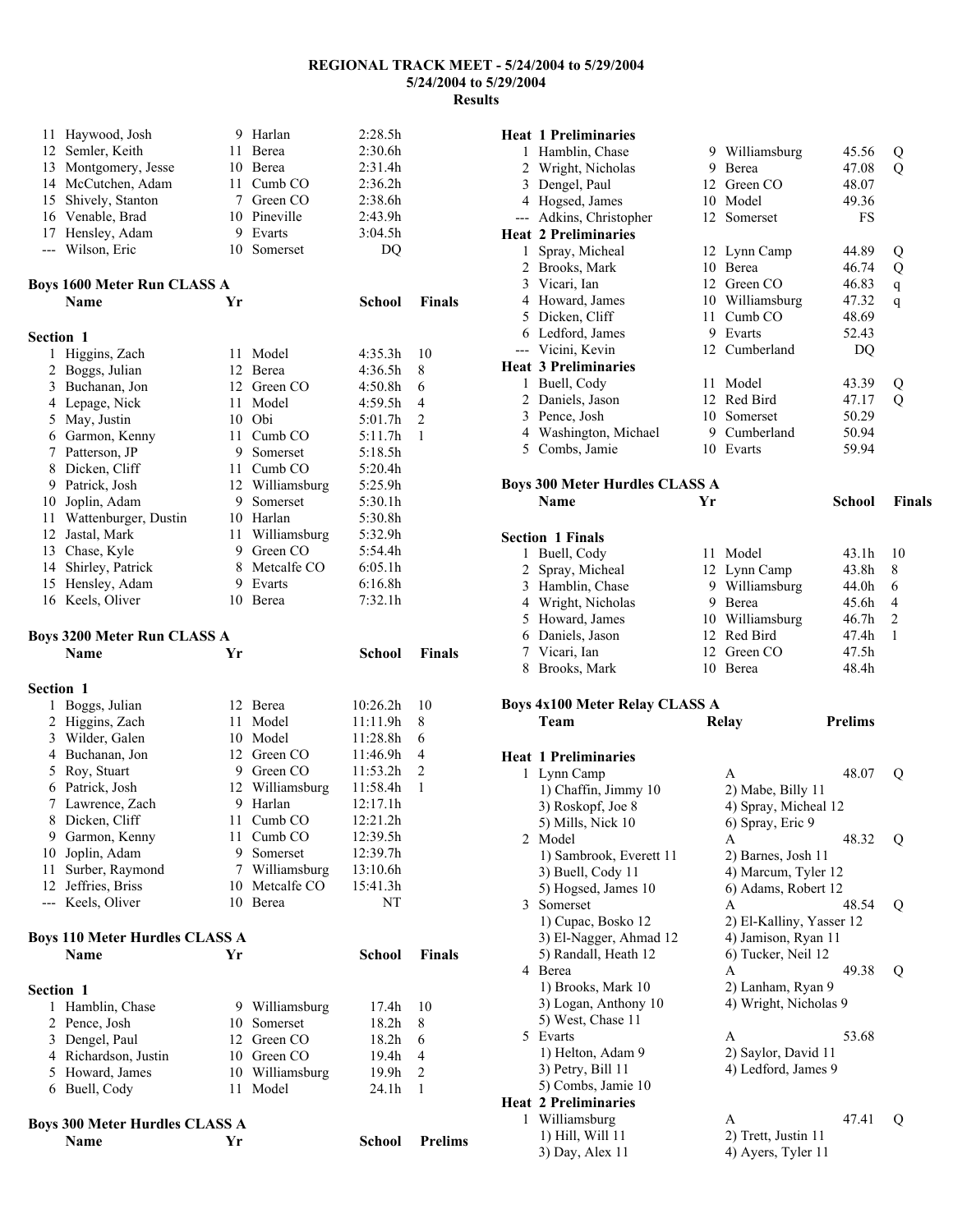**Finals** 

| 5) Barton, Brett 12       | 6) Jones, Matt 11          |       |   |
|---------------------------|----------------------------|-------|---|
| 2 Green County            | A                          | 48.60 | Ő |
| 1) Compton, Alex 10       | 2) Dengel, Paul 12         |       |   |
| 3) Hilton, Chad 12        | 4) Underwood, Jessie 8     |       |   |
| 5) Vicari, Ian 12         |                            |       |   |
| 3 Harlan                  | A                          | 52.25 |   |
| 1) Belcher, Casey 9       | 2) Wattenburger, Dustin 10 |       |   |
| 3) Haywood, Josh 9        | 4) Grieshop, Andrew 11     |       |   |
| 4 Owsley County           | A                          | 52.76 |   |
| 1) Gabbard, Bryan 11      | 2) Glenn, Eric 11          |       |   |
| 3) Mays, Brandon 11       | 4) Ward, Preston 11        |       |   |
| 5) Brewer, Bryan 10       | 6) Christian, Kody 8       |       |   |
| 5 Cumberland County       | A                          | 55.02 |   |
| 1) Allen, Jamie 11        | 2) Anderson, Thomas 10     |       |   |
| 3) Hurt, Matthew 9        | $(4)$ Long, Chad $(10)$    |       |   |
| 5) Alexander, Jon Eric 12 | 6) Garmon, Kenny 11        |       |   |

# **Boys 4x100 Meter Relay CLASS A**

| <b>Section 1 Finals</b>                            |                          |               |                |
|----------------------------------------------------|--------------------------|---------------|----------------|
| 1 Williamsburg                                     | A                        | 46.8h         | 10             |
| 1) Hill, Will 11                                   | 2) Trett, Justin 11      |               |                |
| 3) Moses, Chris 11                                 | 4) Barton, Brett 12      |               |                |
| 5) Ayers, Tyler 11                                 | 6) Day, Alex 11          |               |                |
| 2 Somerset                                         | $\mathsf{A}$             | 47 3h         | 8              |
| 1) Cupac, Bosko 12                                 | 2) El-Kalliny, Yasser 12 |               |                |
| 3) El-Nagger, Ahmad 12                             | 4) Jamison, Ryan 11      |               |                |
| 5) Randall, Heath 12                               | 6) Norman, Ray 10        |               |                |
| 3 Model                                            | A                        | 47 6h         | 6              |
| 1) Sambrook, Everett 11                            | 2) Barnes, Josh 11       |               |                |
| 3) Buell, Cody 11                                  | 4) Marcum, Tyler 12      |               |                |
| 5) Adams, Robert 12                                |                          |               |                |
| 4 Lynn Camp                                        | A                        | 47 8h         | 4              |
| 1) Chaffin, Jimmy 10                               | 2) Mabe, Billy 11        |               |                |
| 3) Roskopf, Joe 8                                  | 4) Spray, Micheal 12     |               |                |
| 5) Reece, Richard 12                               | 6) Mills, Nick 10        |               |                |
| 5 Green County                                     | A                        | 48.6h         | 2              |
| 1) Compton, Alex 10                                | 2) Dengel, Paul 12       |               |                |
| 3) Hilton, Chad 12                                 | 4) Underwood, Jessie 8   |               |                |
| 5) Vicari, Ian 12                                  | 6) Richardson, Justin 10 |               |                |
| 6 Berea                                            | A                        | 49.5h         | $\overline{1}$ |
| 1) Brooks, Mark 10                                 | 2) Lanham, Ryan 9        |               |                |
| 3) Logan, Anthony 10                               | 4) Wright, Nicholas 9    |               |                |
| 5) West, Chase 11                                  | 6) Hoag, Bryan 11        |               |                |
| 7 Harlan                                           | A                        | 50.0h         |                |
| 1) Lawrence, Zach 9                                |                          |               |                |
| Section 1 Finals  (Boys 4x100 Meter Relay CLASS A) |                          |               |                |
| Team                                               | Relay                    | <b>Finals</b> |                |

| 8 Owsley County      | A                    | 52.5h |
|----------------------|----------------------|-------|
| 1) Gabbard, Bryan 11 | 2) Glenn, Eric 11    |       |
| 3) Mays, Brandon 11  | 4) Ward, Preston 11  |       |
| 5) Brewer, Bryan 10  | 6) Christian, Kody 8 |       |
|                      |                      |       |

| <b>Boys 4x200 Meter Relay CLASS A</b> |                    |                          |                  |  |  |  |
|---------------------------------------|--------------------|--------------------------|------------------|--|--|--|
| Team                                  | Relay              | <b>Prelims</b>           |                  |  |  |  |
| <b>Heat 1 Preliminaries</b>           |                    |                          |                  |  |  |  |
| Somerset                              | A                  | 1:38.01                  | $\left( \right)$ |  |  |  |
| 1) Cupac, Bosko 12                    |                    | 2) El-Kalliny, Yasser 12 |                  |  |  |  |
| 5) Newell, Scotty 10                  | 6) Tucker, Neil 12 |                          |                  |  |  |  |

| 2 Green County                                | A<br>1:39.85                   | Q       |
|-----------------------------------------------|--------------------------------|---------|
| 1) Compton, Alex 10                           | 2) Richardson, Justin 10       |         |
| 3) Underwood, Jessie 8                        | 4) Vicari, Ian 12              |         |
| 3 Berea                                       | 1:47.90<br>A                   | Q       |
| 1) Logan, Anthony 10                          | 2) Brooks, Mark 10             |         |
|                                               |                                |         |
| 3) Lanham, Ryan 9                             | 4) West, Chase 11              |         |
| --- Model                                     | A<br>DQ                        |         |
| 1) Sambrook, Everett 11                       | 2) Barnes, Josh 11             |         |
| 3) Marcum, Tyler 12                           | 4) Harvey, Justin 12           |         |
| <b>Heat 2 Preliminaries</b>                   |                                |         |
| 1 Williamsburg                                | 1:36.27<br>A                   | Q       |
| 1) Barton, Brett 12                           | 2) Hill, Will 11               |         |
| 3) Trett, Justin 11                           |                                |         |
| 2 Lynn Camp                                   | A<br>1:37.91                   | Q       |
| 1) Chaffin, Jimmy 10                          | 2) Mabe, Billy 11              |         |
| 3) Roskopf, Joe 8                             | 4) Spray, Micheal 12           |         |
| 3 Harlan                                      | 1:46.09<br>A                   | $\bf Q$ |
| 1) Belcher, Casey 9                           | 2) Wattenburger, Dustin 10     |         |
| 3) Grieshop, Andrew 11                        | 4) Haywood, Josh 9             |         |
| 4 Owsley County                               | 1:49.06<br>A                   | Q       |
|                                               | 2) Gabbard, Bryan 11           |         |
|                                               |                                |         |
| 3) Glenn, Eric 11                             | 4) Ward, Preston 11            |         |
| 5) Brewer, Bryan 10                           |                                |         |
| 5 Evarts                                      | A<br>1:51.19                   | q       |
| 1) Combs, Jamie 10                            | 2) Helton, Adam 9              |         |
| 3) Ledford, James 9                           | 4) Saylor, David 11            |         |
|                                               |                                |         |
| <b>Boys 4x200 Meter Relay CLASS A</b>         |                                |         |
| Team                                          | <b>Finals</b><br><b>Relay</b>  |         |
|                                               |                                |         |
|                                               |                                |         |
|                                               |                                |         |
| <b>Section 1 Finals</b>                       |                                |         |
| 1 Williamsburg                                | A<br>1:34.0h                   | 10      |
| 1) Barton, Brett 12                           | 2) Hill, Will 11               |         |
| 3) Trett, Justin 11                           | 4) Jones, Matt 11              |         |
| 5) Day, Alex 11                               |                                |         |
| 2 Somerset                                    | 1:37.7h<br>A                   | 8       |
| 1) Cupac, Bosko 12                            | 2) El-Kalliny, Yasser 12       |         |
| 3) El-Nagger, Ahmad 12                        | 4) Randall, Heath 12           |         |
| 5) Newell, Scotty 10                          | 6) Tucker, Neil 12             |         |
| 3 Lynn Camp                                   | 1:38.7h<br>A                   | 6       |
| 1) Chaffin, Jimmy 10                          | 2) Mabe, Billy 11              |         |
| 3) Roskopf, Joe 8                             | 4) Spray, Micheal 12           |         |
| 5) Spray, Eric 9                              | 6) Mills, Nick 10              |         |
| 4 Green County                                | A<br>1:41.1h                   | 4       |
| 1) Compton, Alex 10                           | 2) Richardson, Justin 10       |         |
|                                               |                                |         |
| 3) Underwood, Jessie 8                        | 4) Vicari, Ian 12              |         |
| 5) Hilton, Chad 12                            | 6) Dengel, Paul 12             |         |
| 5 Harlan                                      | 1:46.9h<br>A                   | 2       |
| 1) Belcher, Casey 9                           | 2) Grieshop, Andrew 11         |         |
| 3) Haywood, Josh 9                            | 4) Wattenburger, Dustin 10     |         |
| 5) Lawrence, Zach 9                           | 6) Middleton, Isaac 6          |         |
| 6 Owsley County                               | 1:48.8h<br>A                   | 1       |
| 1) Christian, Kody 8                          | 2) Gabbard, Bryan 11           |         |
| 3) Glenn, Eric 11                             | 4) Ward, Preston 11            |         |
| 5) Dodd, Walter 12                            | 6) Brewer, Bryan 10            |         |
|                                               |                                |         |
| <b>Boys 4x400 Meter Relay CLASS A</b><br>Team | <b>Prelims</b><br><b>Relay</b> |         |

## **Heat 1 Preliminaries**  1 Cumberland County A 3:44.39 Q 1) Long, Chad 10 2) Alexander, Ken 11

 $3)$  McCutchen, Adam 11

| 2) Alexander, Ken 11 |  |
|----------------------|--|
| 4) Duvall, Josh 12   |  |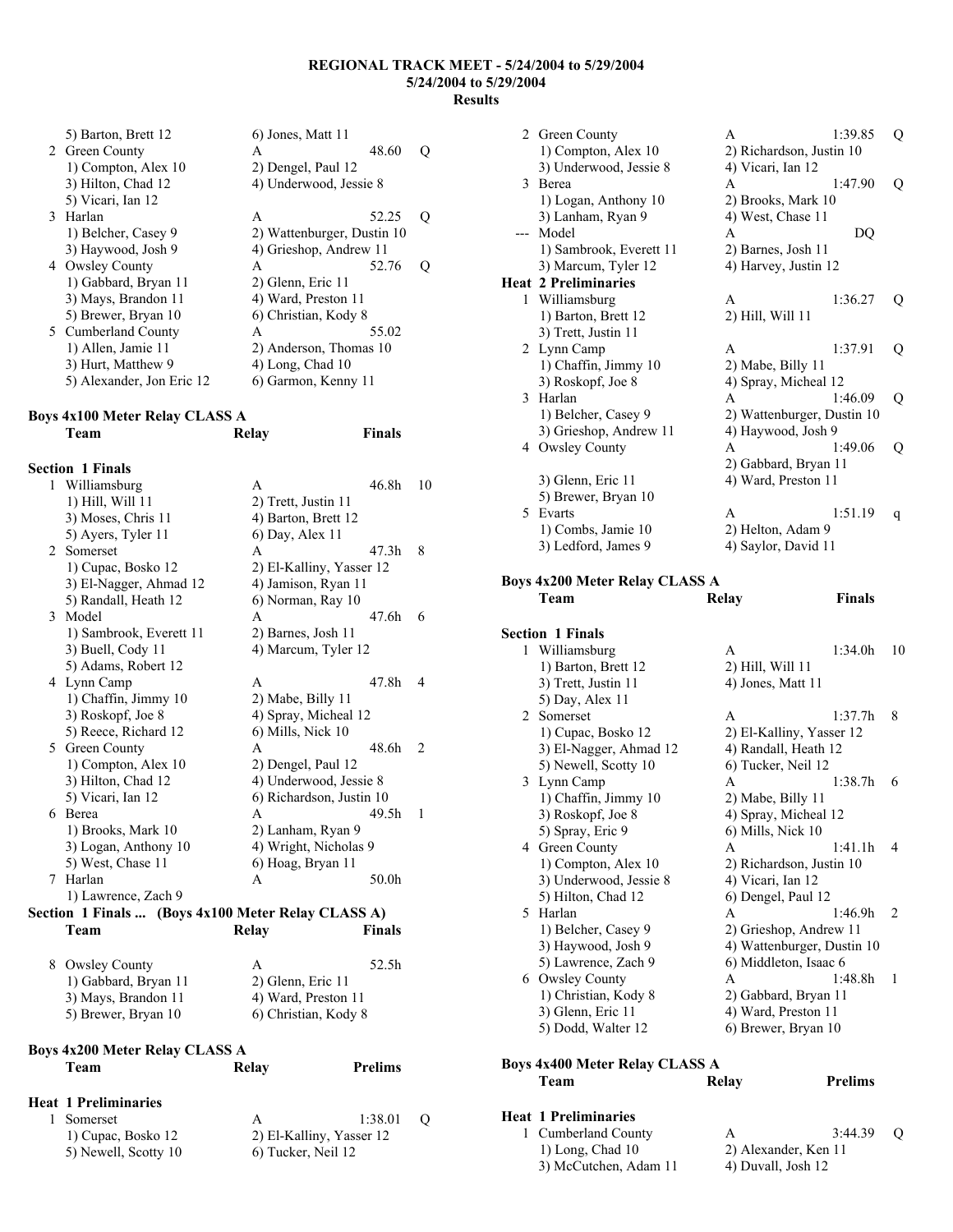|    | 5) Alexander, Jon Eric 12         | 6) Garmon, Kenny 11    |         |   |
|----|-----------------------------------|------------------------|---------|---|
|    | 2 Williamsburg                    | A                      | 3:55.80 | Q |
|    | 1) Renfro, William 11             | 2) Barton, Brett 12    |         |   |
|    | 3) Jones, Matt 11                 | 4) Jeffries, Steven 9  |         |   |
|    | 5) Day, Alex 11                   | 6) Harris, Tyler 11    |         |   |
| 3  | <b>Owsley County</b>              | A                      | 4:02.10 | Q |
|    | 1) Dodd, Walter 12                | 2) Gabbard, Bryan 11   |         |   |
|    | 3) Glenn, Eric 11                 | 4) Ward, Preston 11    |         |   |
|    | 5) Brewer, Bryan 10               | 6) Christian, Kody 8   |         |   |
|    | 4 Lynn Camp                       | A                      | 4:09.44 | Q |
|    | 1) Mills, Nick 10                 | 2) Mabe, Brandon 9     |         |   |
|    | 3) Spray, Eric 9                  | 4) Mabe, Billy 11      |         |   |
|    | 5) Spray, Micheal 12              | 6) Roskopf, Joe 8      |         |   |
| 5. | Red Bird                          | A                      | 4:24.81 |   |
|    | 1) Daniels, Jason 12              | 2) Gilliam, Jimmy 12   |         |   |
|    | 3) Robidoux, Matt 9               | 4) Fogleman, Mark 8    |         |   |
|    | <b>Heat 2 Preliminaries</b>       |                        |         |   |
| 1  | Somerset                          | A                      | 3:46.11 | Q |
|    | 1) Cupac, Bosko 12                | 2) El-Nagger, Ahmad 12 |         |   |
|    | 3) Newell, Scotty 10              | 4) Wilson, Eric 10     |         |   |
|    | 5) Brown, Alex 12                 | 6) Ejiri, Sora 12      |         |   |
| 2  | Green County                      | A                      | 3:51.68 | Q |
|    | 1) Buchanan, Jon 12               | 2) Dengel, Paul 12     |         |   |
|    | 3) Underwood, Jessie 8            | 4) Vicari, Ian 12      |         |   |
|    | 5) Roy, Stuart 9                  |                        |         |   |
| 3  | Model                             | A                      | 3:53.02 | Q |
|    | 1) Harvey, Justin 12              |                        |         |   |
|    | 3) Adams, Robert 12               | 4) Marcum, Tyler 12    |         |   |
|    | 5) Wilder, Galen 10               | 6) Barnes, Josh 11     |         |   |
| 4  | Berea                             | A                      | 3:58.95 | Q |
|    | 1) Brooks, Mark 10                | 2) Semler, Keith 11    |         |   |
|    | 3) Wilder, Jarrod 10              | 4) Wright, Nicholas 9  |         |   |
|    | 5) Montgomery, Jesse 10<br>Harlan |                        | 4:31.68 |   |
| 5  |                                   | A                      |         |   |
|    | 1) Wattenburger, Dustin 10        | 2) Lawrence, Zach 9    |         |   |
|    | 3) Haywood, Josh 9                | 4) Belcher, Casey 9    |         |   |

# **Boys 4x400 Meter Relay CLASS A**

|             | Team                      | Relay                  | <b>Finals</b>       |               |
|-------------|---------------------------|------------------------|---------------------|---------------|
|             | <b>Section 1 Finals</b>   |                        |                     |               |
| 1           | Cumberland County         | A                      | 3:36.9h             | 10            |
|             | $1)$ Long, Chad $10$      | 2) Alexander, Ken 11   |                     |               |
|             | 3) McCutchen, Adam 11     | 4) Duvall, Josh 12     |                     |               |
|             | 5) Alexander, Jon Eric 12 | 6) Garmon, Kenny 11    |                     |               |
| $2^{\circ}$ | Somerset                  | A                      | 3.377h              | 8             |
|             | 1) Cupac, Bosko 12        | 2) El-Nagger, Ahmad 12 |                     |               |
|             | 3) Newell, Scotty 10      | 4) Wilson, Eric 10     |                     |               |
|             | 5) Brown, Alex 12         | 6) Ejiri, Sora 12      |                     |               |
|             | 3 Model                   | A                      | 3:48.0h             | 6             |
|             | 1) Harvey, Justin 12      |                        |                     |               |
|             | 3) Adams, Robert 12       | 4) Marcum, Tyler 12    |                     |               |
|             | 5) Wilder, Galen 10       | 6) Barnes, Josh 11     |                     |               |
|             | 4 Green County            | A                      | 3:49.9h             | 4             |
|             | 1) Buchanan, Jon 12       |                        | 2) Dengel, Paul 12  |               |
|             | 3) Underwood, Jessie 8    | 4) Vicari, Ian 12      |                     |               |
|             | 5) Roy, Stuart 9          |                        |                     |               |
| 5.          | <b>Berea</b>              | $\mathsf{A}$           | 3:51.5h             | $\mathcal{L}$ |
|             | 1) Brooks, Mark 10        |                        | 2) Semler, Keith 11 |               |
|             | 3) Wilder, Jarrod 10      | 4) Wright, Nicholas 9  |                     |               |
|             | 5) Montgomery, Jesse 10   |                        |                     |               |
| 6           | Williamsburg              | A                      | 3:53.5h             | 1             |
|             | 1) Renfro, William 11     | 2) Barton, Brett 12    |                     |               |
|             |                           |                        |                     |               |

|                | 3) Jones, Matt 11<br>5) Day, Alex 11<br>7 Lynn Camp<br>1) Mills, Nick 10<br>3) Spray, Eric 9<br>5) Spray, Micheal 12<br>8 Owsley County<br>1) Dodd, Walter 12<br>3) Glenn, Eric 11 | 4) Jeffries, Steven 9<br>6) Harris, Tyler 11<br>A<br>4:03.04<br>2) Mabe, Brandon 9<br>4) Mabe, Billy 11<br>6) Roskopf, Joe 8<br>4:04.7h<br>A<br>2) Gabbard, Bryan 11<br>4) Ward, Preston 11 |    |
|----------------|------------------------------------------------------------------------------------------------------------------------------------------------------------------------------------|---------------------------------------------------------------------------------------------------------------------------------------------------------------------------------------------|----|
|                | <b>Boys 4x800 Meter Relay CLASS A</b>                                                                                                                                              |                                                                                                                                                                                             |    |
|                | Team                                                                                                                                                                               | <b>Finals</b><br>Relay                                                                                                                                                                      |    |
|                |                                                                                                                                                                                    |                                                                                                                                                                                             |    |
| Section 1<br>1 |                                                                                                                                                                                    |                                                                                                                                                                                             |    |
|                | Model                                                                                                                                                                              | 8:53.68<br>A                                                                                                                                                                                | 10 |
|                | 1) Higgins, Zach 11                                                                                                                                                                | 2) Wilder, Galen 10<br>4) Lepage, Nick 11                                                                                                                                                   |    |
|                |                                                                                                                                                                                    |                                                                                                                                                                                             |    |
|                | 5) Adams, Robert 12<br>2 Cumberland County                                                                                                                                         | 8:59.56<br>A                                                                                                                                                                                | 8  |
|                | 1) Alexander, Ken 11                                                                                                                                                               | 2) Dicken, Cliff 11                                                                                                                                                                         |    |
|                | 3) Garmon, Kenny 11                                                                                                                                                                | 4) McCutchen, Adam 11                                                                                                                                                                       |    |
|                | 5) Anderson, Thomas 10                                                                                                                                                             | 6) Allen, Jamie 11                                                                                                                                                                          |    |
|                | 3 Somerset                                                                                                                                                                         | 9:01.85<br>A                                                                                                                                                                                | 6  |
|                | 1) Patterson, JP 9                                                                                                                                                                 | 2) Brown, Alex 12                                                                                                                                                                           |    |
|                | 3) Ejiri, Sora 12                                                                                                                                                                  |                                                                                                                                                                                             |    |
|                | 5) Wilson, Eric 10                                                                                                                                                                 | 6) Ybanez, Jeffrey 10                                                                                                                                                                       |    |
|                | 4 Berea                                                                                                                                                                            | 9:19.70<br>A                                                                                                                                                                                | 4  |
|                | 1) Boggs, Julian 12                                                                                                                                                                | 2) Semler, Keith 11                                                                                                                                                                         |    |
|                | 3) Montgomery, Jesse 10                                                                                                                                                            | 4) Wright, Nicholas 9                                                                                                                                                                       |    |
|                | 5 Williamsburg                                                                                                                                                                     | 9:50.10<br>A                                                                                                                                                                                | 2  |
|                | 1) Yancey, Jason 11                                                                                                                                                                | 2) Smith, Justin 11                                                                                                                                                                         |    |
|                | 3) Jastal, Mark 11                                                                                                                                                                 | 4) Bennitt, Kevin 11                                                                                                                                                                        |    |
|                | 5) Harris, Tyler 11                                                                                                                                                                |                                                                                                                                                                                             |    |
|                | 6 Lynn Camp                                                                                                                                                                        | A<br>10:30.28                                                                                                                                                                               | 1  |
|                | 1) Bray, Scott 9                                                                                                                                                                   | 2) Mills, Nick 10                                                                                                                                                                           |    |
|                | 3) Spray, Eric 9                                                                                                                                                                   | 4) Mabe, Brandon 9                                                                                                                                                                          |    |
|                | 5) Roskopf, Joe 8                                                                                                                                                                  | 6) Spray, Micheal 12                                                                                                                                                                        |    |
| 7              | Red Bird                                                                                                                                                                           | 10:45.86<br>A                                                                                                                                                                               |    |
|                | 1) Daniels, Jason 12                                                                                                                                                               | 2) Gilliam, Jimmy 12                                                                                                                                                                        |    |
|                | 3) Robidoux, Matt 9                                                                                                                                                                | 4) Fogleman, Mark 8                                                                                                                                                                         |    |

| Women - CLASS A - Team Rankings - 18 Events Scored |                          |     |
|----------------------------------------------------|--------------------------|-----|
|                                                    | MODEL                    | 148 |
|                                                    | WILLIAMSBURG             | 79  |
| 3)                                                 | <b>GREEN COUNTY</b>      | 78  |
| 4)                                                 | <b>SOMERSET</b>          | 48  |
| 5)                                                 | <b>HARLAN</b>            | 37  |
|                                                    | <b>CUMBERLAND COUNTY</b> | 30  |
|                                                    | MONTICELLO               | 28  |
| 8)                                                 | EVARTS                   | 24  |
| 9)                                                 | LYNN CAMP                | 20  |
| 9)                                                 | Berea                    | 20  |
| 9)                                                 | ONEIDA BAPTIST INSTITUTE | 20  |
| 12)                                                | <b>CUMBERLAND</b>        |     |
|                                                    | <b>METCALFE COUNTY</b>   | 6   |